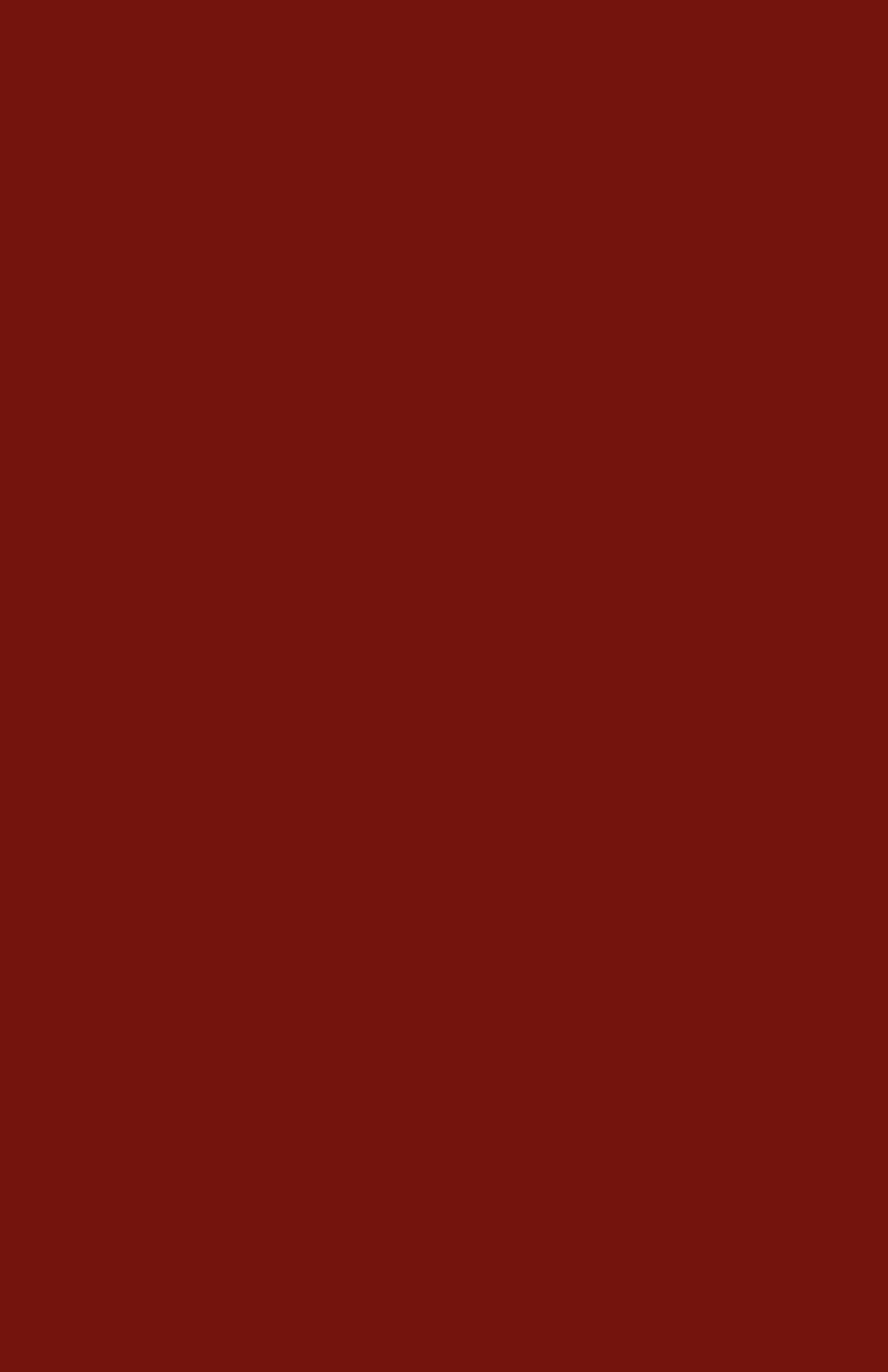## Exercise as Part of Everyday Life

#### BY MARY HARMON

Mary Harmon is a freelance writer who has been living with MS since 1988. Her favorite sport is kayaking.

Reviewed by: Pat Bednarik, MS, CCC-SLP, MSCS; James Bowen, MD; Barbara Giesser, MD; Yolanda Harris, MSN, CRNP-AC, MSCN; Pat Kennedy, RN, CNP, MSCN; Sue Kushner, MS, PT; Albert Lo, MD, PhD; Robert Motl, PhD; Christine Smith, OTR/L, MSCS.

© 2016 NATIONAL MS SOCIETY. ALL RIGHTS RESERVED.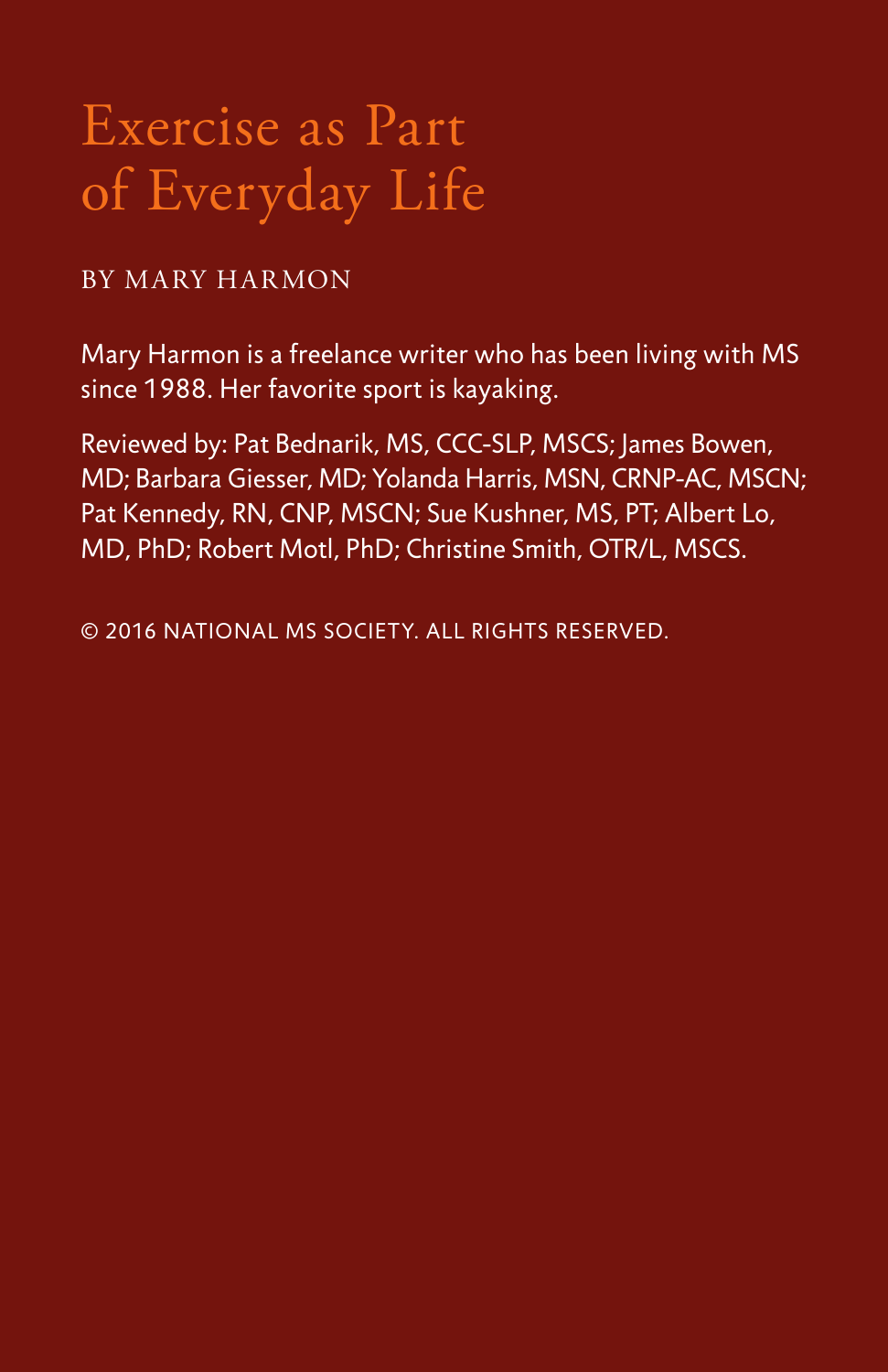# Introduction

We hear the message everywhere: regular, moderate physical exercise is good for body, mind and spirit. Exercise reduces the possibility of coronary disease, lowers blood pressure, raises the good HDL cholesterol, helps to control weight and cuts the risk of diabetes. It helps protect against stroke, osteoporosis, cognitive loss and certain types of cancer. Exercise can also improve mood and may increase the volume of parts of the brain. And many people regularly turn to exercise to reduce stress and feel better.

But what does this mean for people who live with MS? Fatigue, weakness, lack of coordination and challenges with thinking or memory are everyday facts of life for many of us.

It turns out that we have extra incentives to do everything possible to stay fit. A now classic 1996 study of people with mild to moderate disability from MS, conducted under the supervision of Jack Petajan, MD, PhD, an MS specialist formerly at the University of Utah, demonstrated the payoffs. Regular aerobic exercise — vigorous enough to raise the pulse and respiration rate — increased fitness, arm and leg strength, and workout capacity, and improved the participants' bowel and bladder control. People in the study also reported reduced depression, fatigue and anger. A number of more recent studies looking at aerobic exercise and progressive weight training have confirmed the benefits for mind and body, including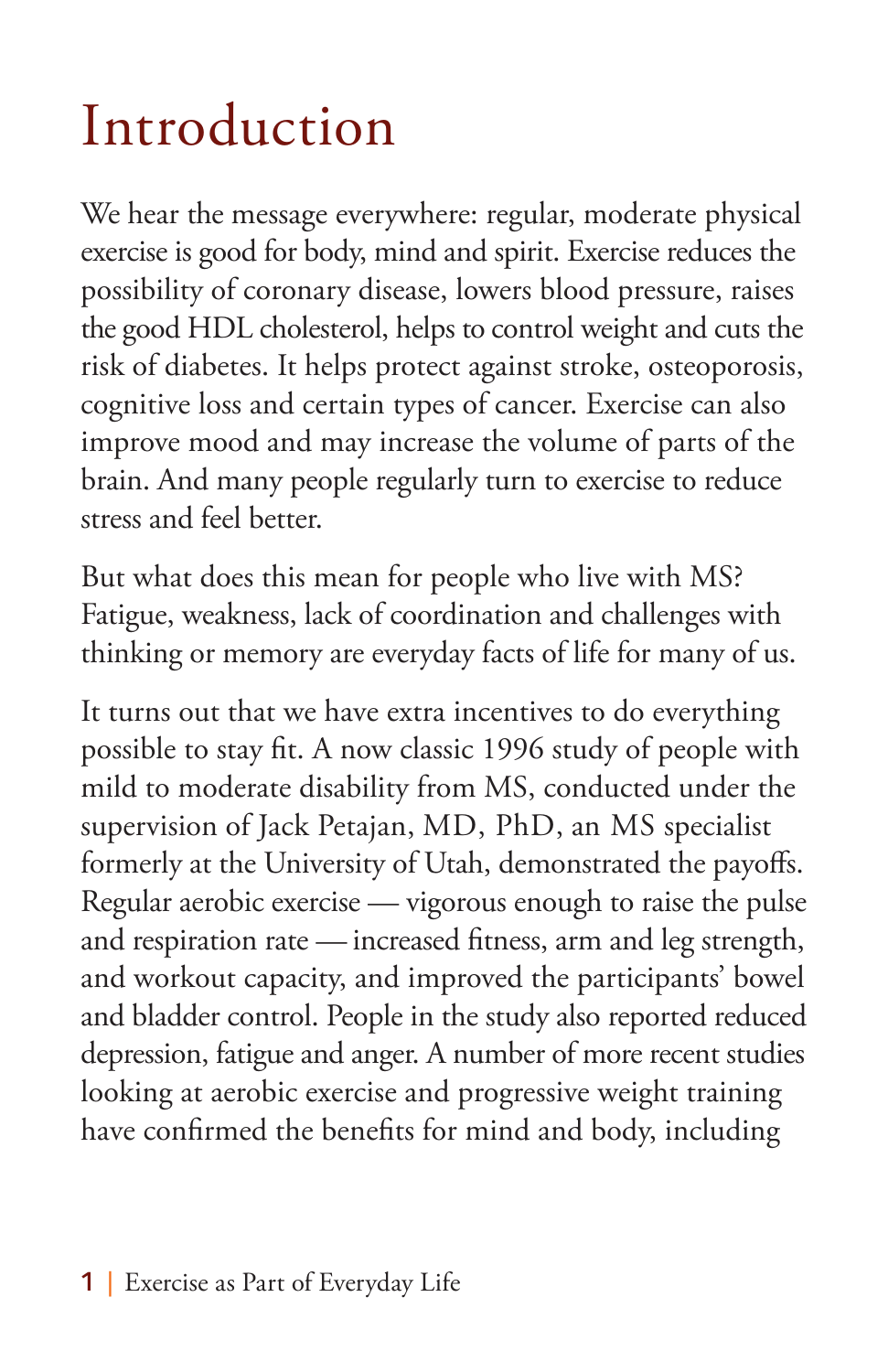reducing fatigue and depression and improving quality of life. Studies have also shown exercise can combat the loss of fitness caused by a sedentary lifestyle and be therapeutic for such MS-related problems as spasticity and poor balance.

There's even more: exercise builds muscle strength and cardiovascular function, and even helps to rebuild critical connections and generate nerve growth factors in the brain and nervous system. Then, if an attack or exacerbation of MS calls for a time-out from physical activity, there is a better foundation on which to rebuild once the symptoms subside.

However, in order to experience the benefits of exercise, it has to be a regular part of a person's lifestyle. In other words, benefits from exercise fade away if exercise is discontinued. On the other hand, **all** exercise provides benefits. If you find you can't do what you used to do, don't give up. You can always modify your activities or turn to another kind of exercise. Physical therapists and exercise physiologists can provide expert guidance.

#### MS isn't a reason to sit on the sidelines

With some modifications, people at all levels of disability can enjoy the benefits of exercise. It's easier than it sounds. Many daily tasks, including indoor and outdoor household chores involve healthy physical activity. And almost everyone can find some form of recreational physical activity that is appealing enough to be challenging and fun.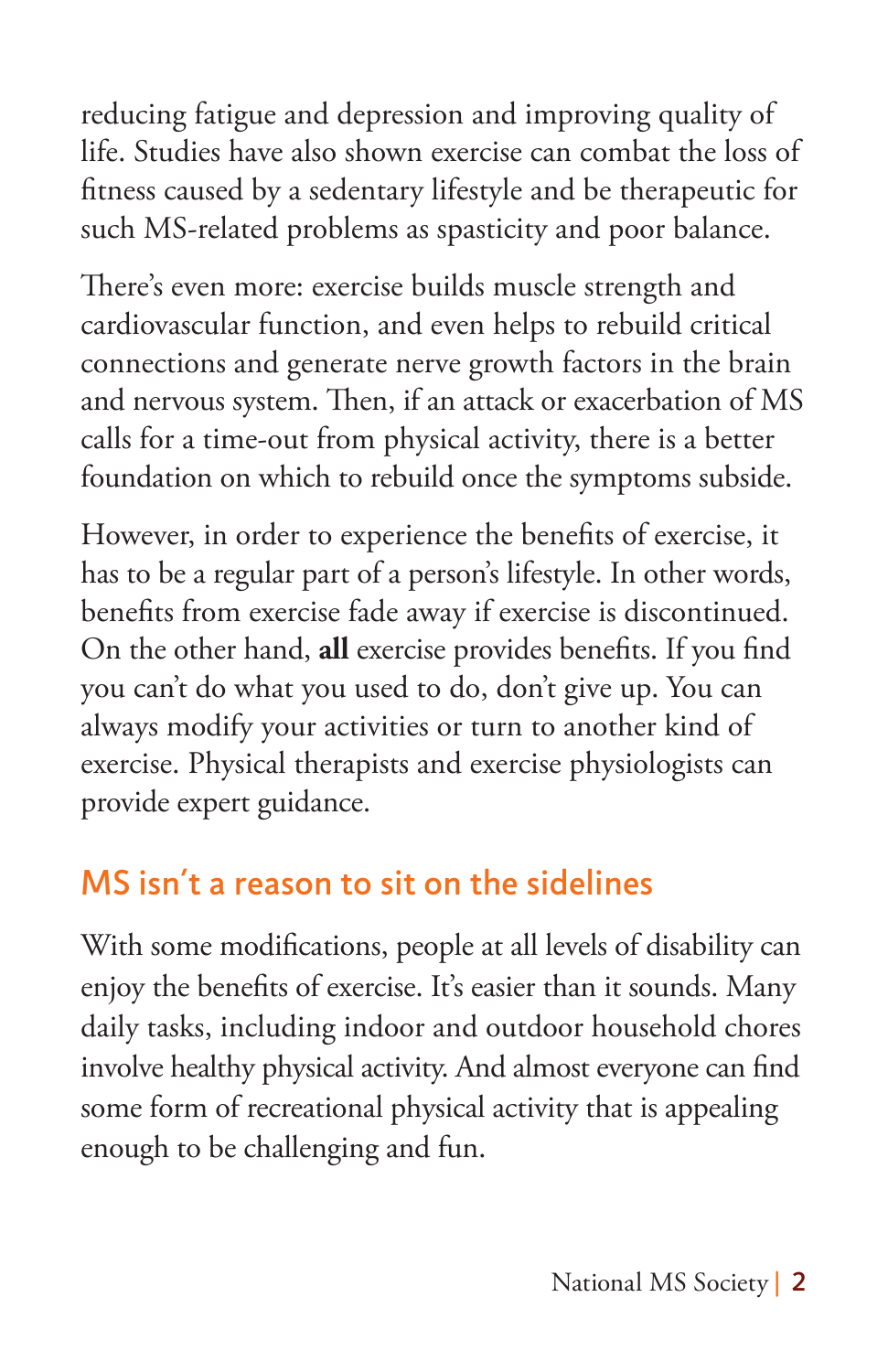Some of the options include starting the day by taking a morning swim, or joining friends to walk around a shopping mall or indoor track. Attending regular exercise classes, playing an adapted sport, working out with weight machines in a gym, or practicing aerobics and stretching exercises in a chair at home are more good options.

Reluctant exercisers can expect to feel a psychological lift just from taking control of this important component of good health. Exercise can release both the "fight or flight" adrenaline hormones, which rev up body and mind for action, and certain endorphins that may elevate mood. This psychological lift promotes a sense of well-being that is so important in our lives.

Whether swimming or sailing, working out in a gym, relaxing in a yoga class, or competing at a round of golf, the revitalizing enjoyment of healthy exercise comes in many forms for people with MS.

### Choose fitness that fits

Exercise need not be a prescription to be swallowed like distasteful medicine. Moderate exercise for 20 minutes or so every day can yield the same benefits as rigorous sweat-andgrunt workouts. And you can even divide your 20 minutes into shorter exercise periods over the course of the day. In fact, the less pain the more gain, because exercisers are more likely to stick with activities that feel good. Sticking with a program is the only way to keep the benefits rolling in.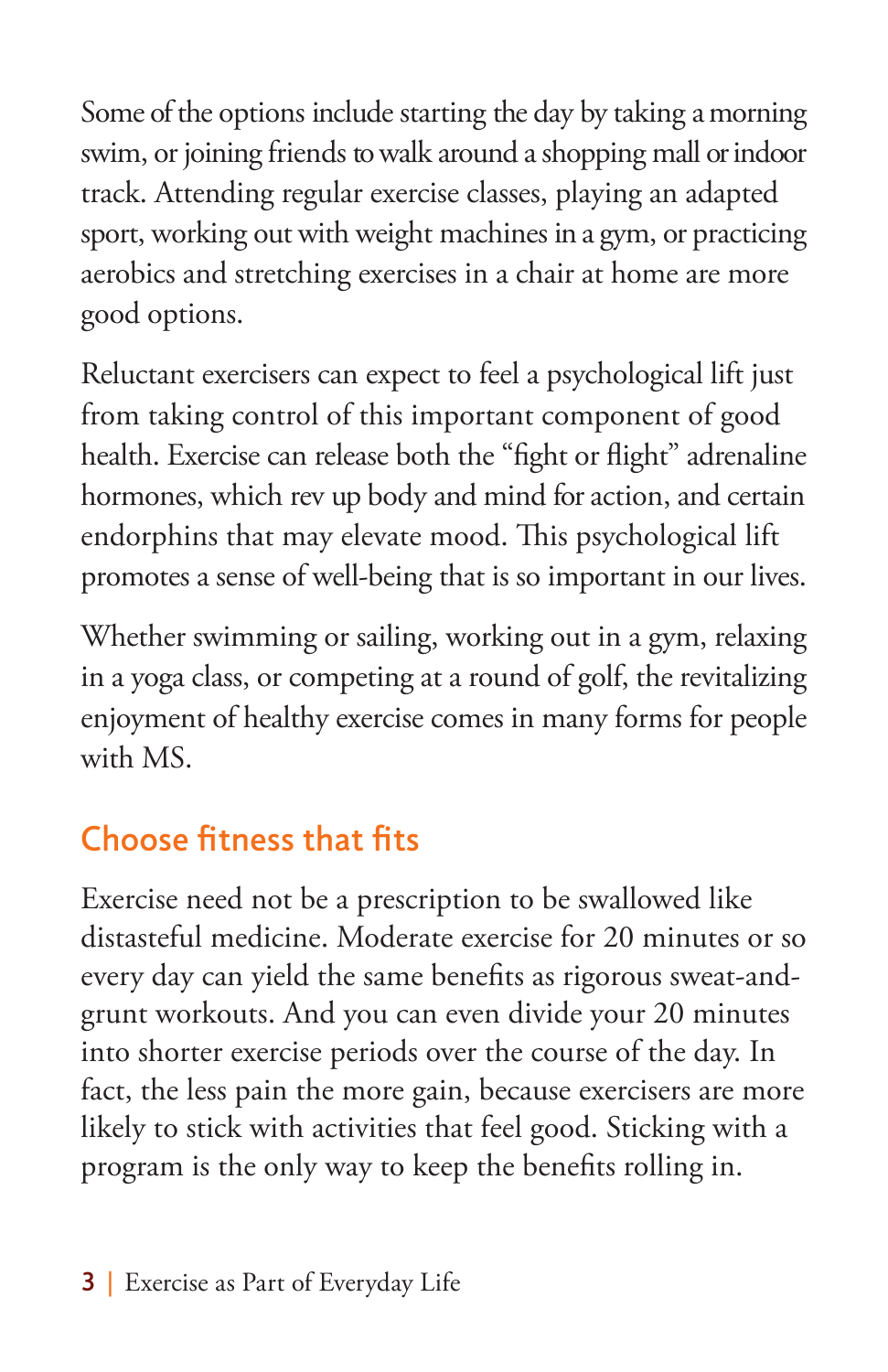Start by talking to your physician and a physical or occupational therapist about the types of exercise most likely to be beneficial and appropriate given your abilities and limitations as well as your level of fitness. Then, consider your individual temperament.

Some people prefer exercise that is free from the stress of competing with opponents or keeping up with others. They might choose an activity such as swimming or walking that doesn't require a team or partner. People who have a competitive streak may find that adaptive sports or group workouts motivate them. Exercising alone at home may not supply the motivation that a class or a group provides, but this can be an ideal choice for some.

National MS Society-sponsored classes and activities tailored to people who have MS offer a comfortable environment for people who feel self-conscious when the mind says,"action!" and a limb replies, "not today!"

Some people find that exercising with a partner or a small group of friends supplies both incentive and flexibility. Informal groups make a commitment to swim, stretch or work out together on a regular basis. Everyone is free from the stress of having to show up at (and pay for) a class no matter what. Recording personal progress and rewarding people who achieve goals can add to the fun.

Try several options that look personally attractive and see what fits best before making a financial commitment. Many health clubs, YMCAs and recreation centers allow guests to sample facilities with a one-day trial pass. Exercise classes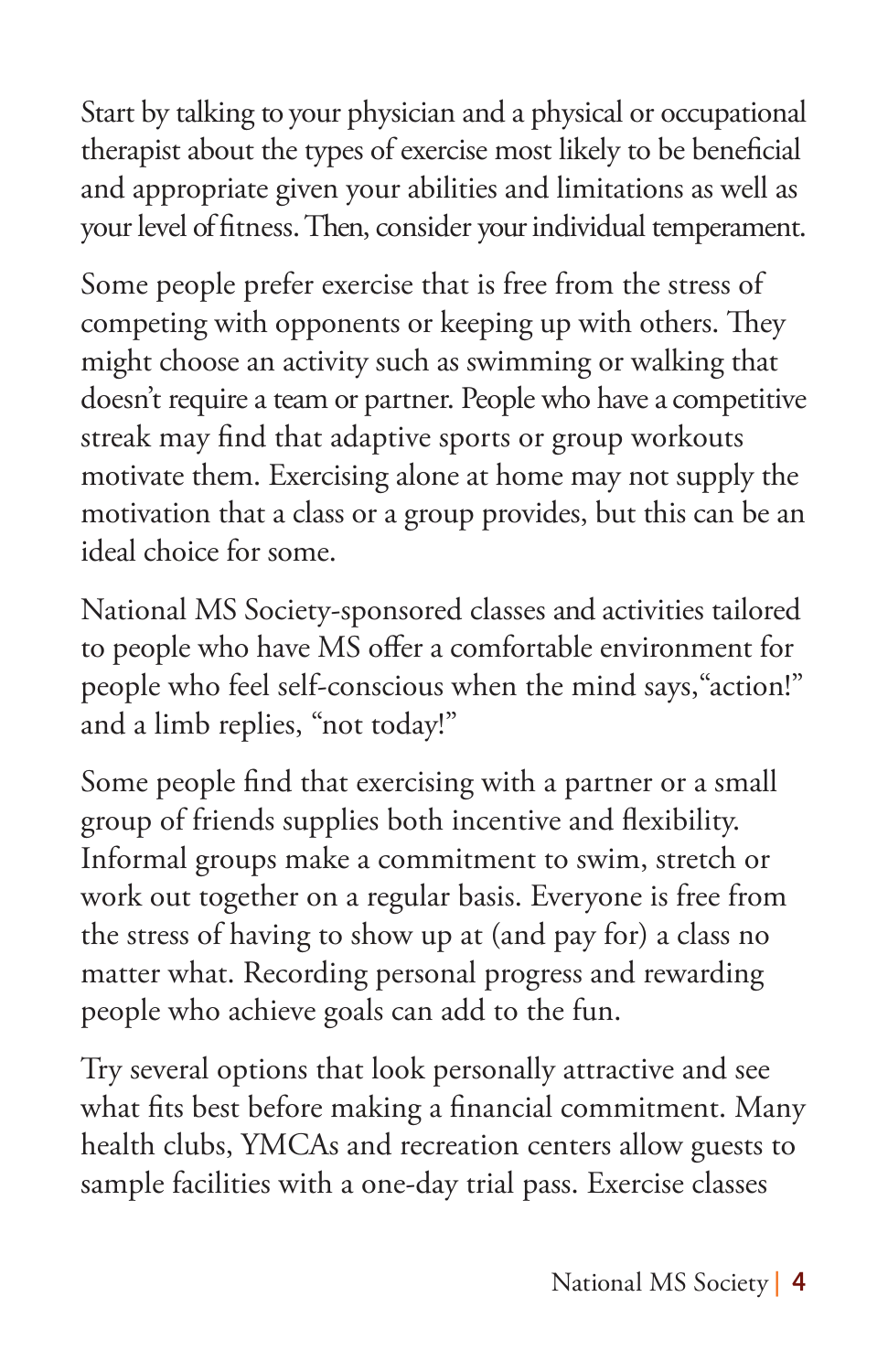

may offer a single-class option, and some facilities allow pay-by-the-month trial memberships. Consumers Union recommends saving money on home exercise equipment by purchasing good secondhand models. There's a lot of barely used equipment for sale!

Contact the National MS Society for referrals and recommendations.

A word on exercise books and videotapes: those directed toward the general public are appropriate for people with MS only as a supplement to in-person instruction, preferably by a knowledgeable physical therapist. Even books and tapes geared toward people with MS are best used after first working with a professional instructor who is familiar with MS. Again, borrow or rent materials before making a purchase.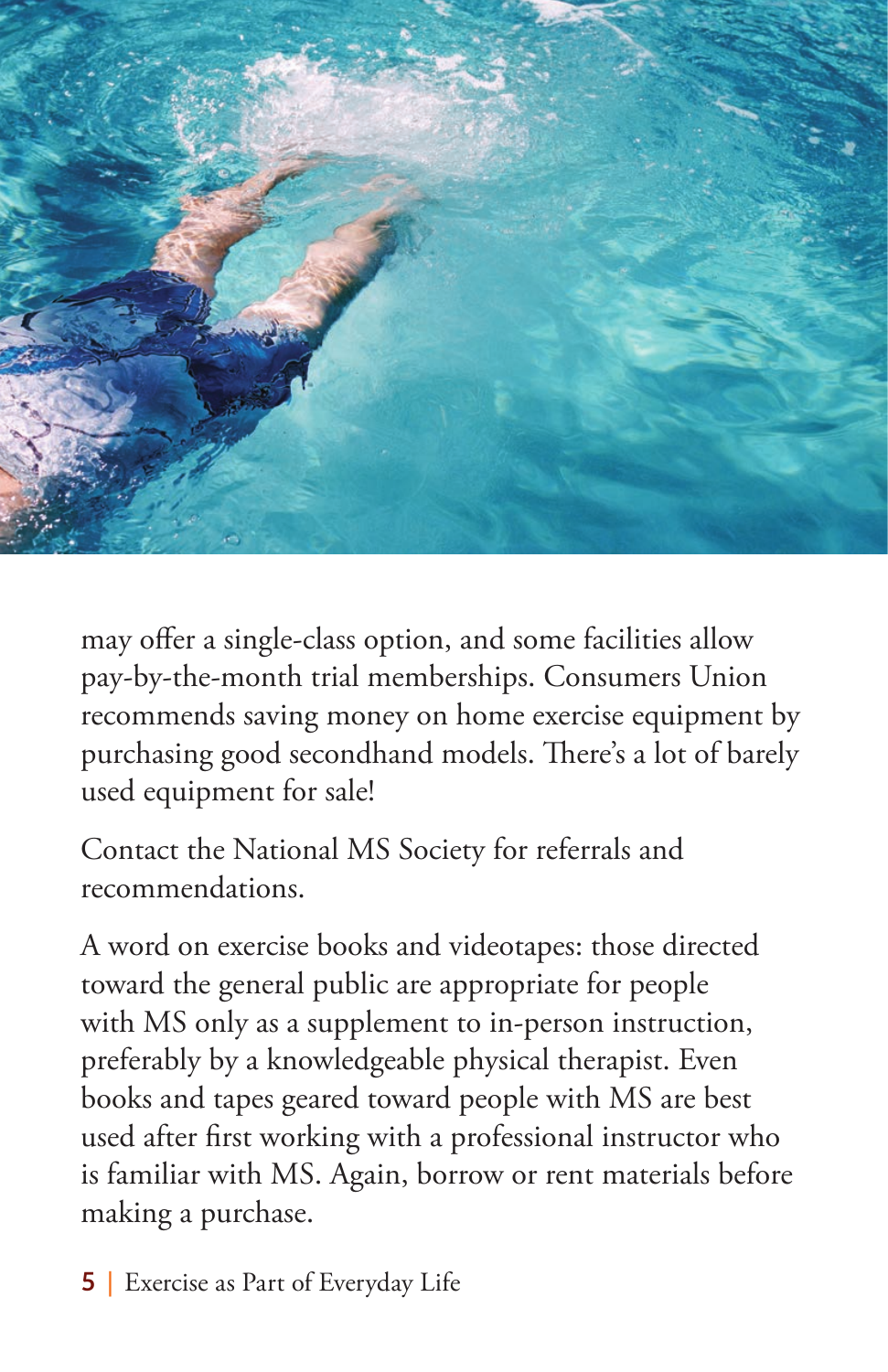# Starting Out

### Meeting MS challenges

MS presents some definite exercise challenges. It's important to work within individual abilities and to stay attuned to new needs as symptoms or medications change.

Some people with MS will experience numbness, tingling or blurred vision when they exercise. This is usually the result of a rise in core body temperature from the exertion and will typically decline as the body cools down. Managing body temperature during exercise by drinking cool liquids and using a fan, cooling collar or other device will often reduce those symptoms. It is best to initiate an exercise program in an environment where a healthcare professional knowledgeable in MS can monitor your physiologic response (heart rate and blood pressure) as well as any symptoms that may develop from overheating.

While people with MS can enjoy — and succeed at — many activities, physicians, physical therapists, and fitness instructors who are knowledgeable about MS can give you instruction and guidance on such issues as how to:

- $\blacksquare$  Monitor your pulse and breathing rate and establish an appropriate target range.
- $\blacksquare$  Pace exercise to avoid overdoing.
- Adapt and modify routines as MS symptoms fluctuate.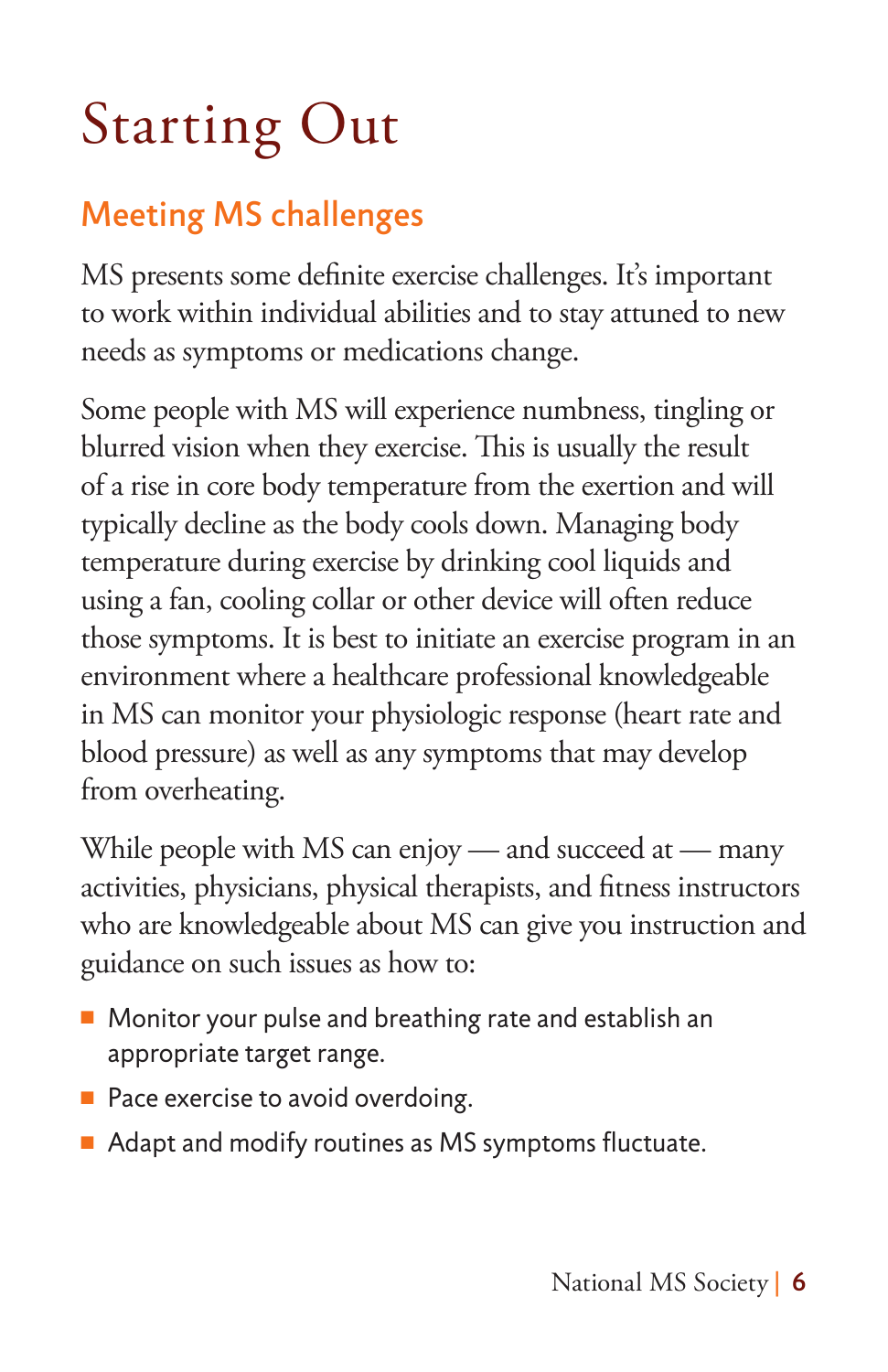- $\blacksquare$  Time exercise with MS medications for best results. This may be particularly important for people taking antispasticity medication.
- $\blacksquare$  Handle symptoms including heat sensitivity, poor balance, low fatigue threshold, muscle weakness or spasticity.
- $\blacksquare$  Modify exercises, especially if symptoms cause a difference in strength or ability between one side of the body and the other.
- $\blacksquare$  Progress to more challenging activities safely and effectively.

Your physician or the National MS Society may be able to recommend a therapist or instructor who can help you get started safely.

### Realistic goals

Even the most able-bodied person can't expect to dive into exercise and achieve immediate dramatic change. Listen to your body, and only do what you can. Success is accomplished by meeting a series of small goals that fit individual strengths and needs. The less rigid the program, the greater the likelihood of success.

A word of caution: Exercise may be so gratifying that it can lead to overdoing it; but pushing yourself too hard can result in fatigue and increased possibility of injury. Start slowly and exercise a little longer at each session. People with MS can increase their endurance just as anyone else can, but we should avoid overdoing. Studies show that exercisers with MS who work more slowly at the beginning achieve more in the end.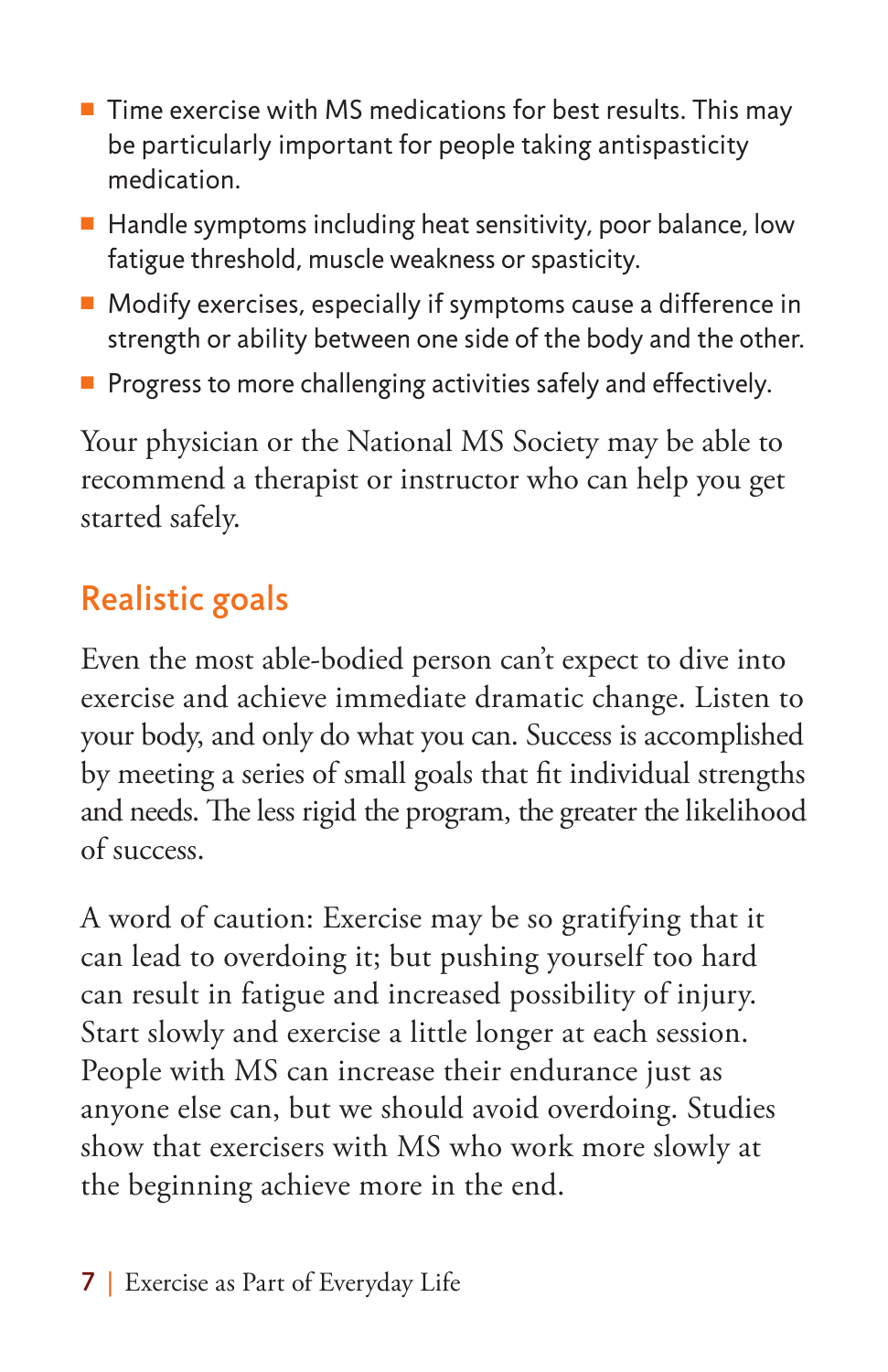## Consumer checklist

Along with looking for a fitness routine that fits, check these points as well:

- $\blacksquare$  Choose a location within easy traveling distance; the commute shouldn't be a workout in itself!
- Guard against over-heated environments. Check locker room temperature and humidity. Inquire about pool temperature: the ideal is between 80 and 84 degrees.
- $\blacksquare$  Look for non-slip floors in locker rooms and around pools; grab rails in pools and shower areas; pool lifts if needed. Check rough terrain that may present accessibility problems

## And safety matters!

- $\blacksquare$  Learn how to monitor your pulse and respiration and stay within your appropriate target range.
- $\blacksquare$  Always wear rubber-soled nylon or plastic water shoes or sandals on the wet floors of locker rooms and pool areas.
- $\blacksquare$  Don't hesitate to lean against a wall or use a chair for support in stretching, yoga or aerobics classes.
- $\blacksquare$  When working to improve balance, have someone standing nearby for protection or stand near a wall or in a corner.

# Warm Up and Cool Down

Warm-ups start blood flowing freely to muscles and set the stage for the greatest benefits from exercise. Stretching helps ligaments, tendons and muscles to lengthen; helps maintain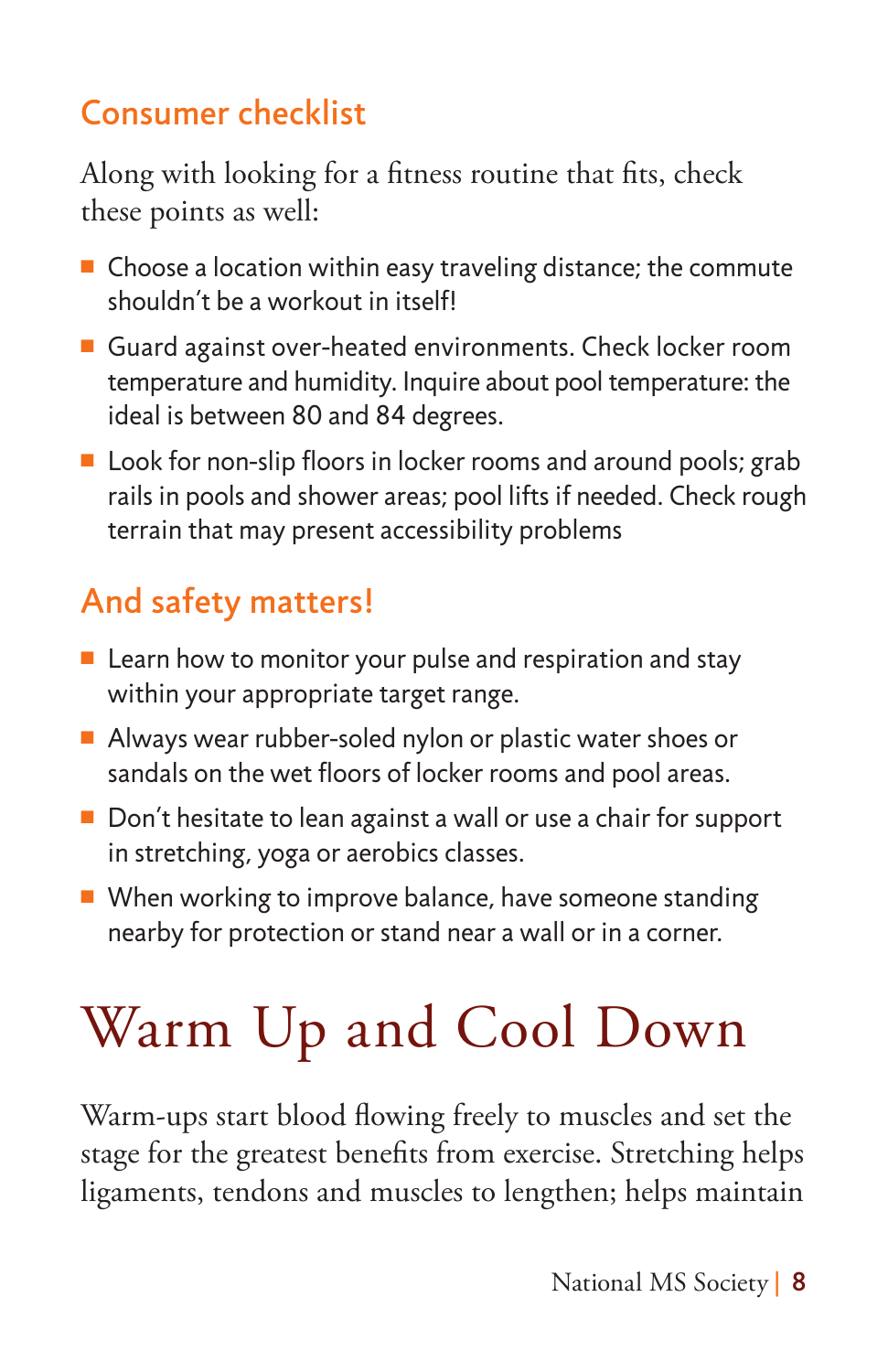flexibility and range of motion; eases muscle soreness; helps prevent injuries; and shortens the time needed to recover from injuries.

Some people find that exercise actually worsens symptoms of spasticity. This can be relieved or reduced with a gentle warm-up.

Take five to eight minutes to warm up before exercise:

- **Drink juice or water before beginning.**
- $\blacksquare$  With arms down at sides, rotate each shoulder several times as if freestyle swimming. Repeat in reverse as if swimming backstroke.
- $\blacksquare$  While sitting, lift each foot and rotate ankles several times in each direction.
- $\blacksquare$  Flex and rotate wrists several times in each direction.
- Gently stretch the muscles that will be most used in your activity. Slowly extend the muscle just to the end of your comfortable range and hold the position while taking five or six deep full breaths in and out.
- $\blacksquare$  Deep breathing is important for building lung capacity. Remember to keep breath flowing during both warm-up and exercise periods.
- $\blacksquare$  Drink water frequently while exercising to avoid dehydration and help you stay cool.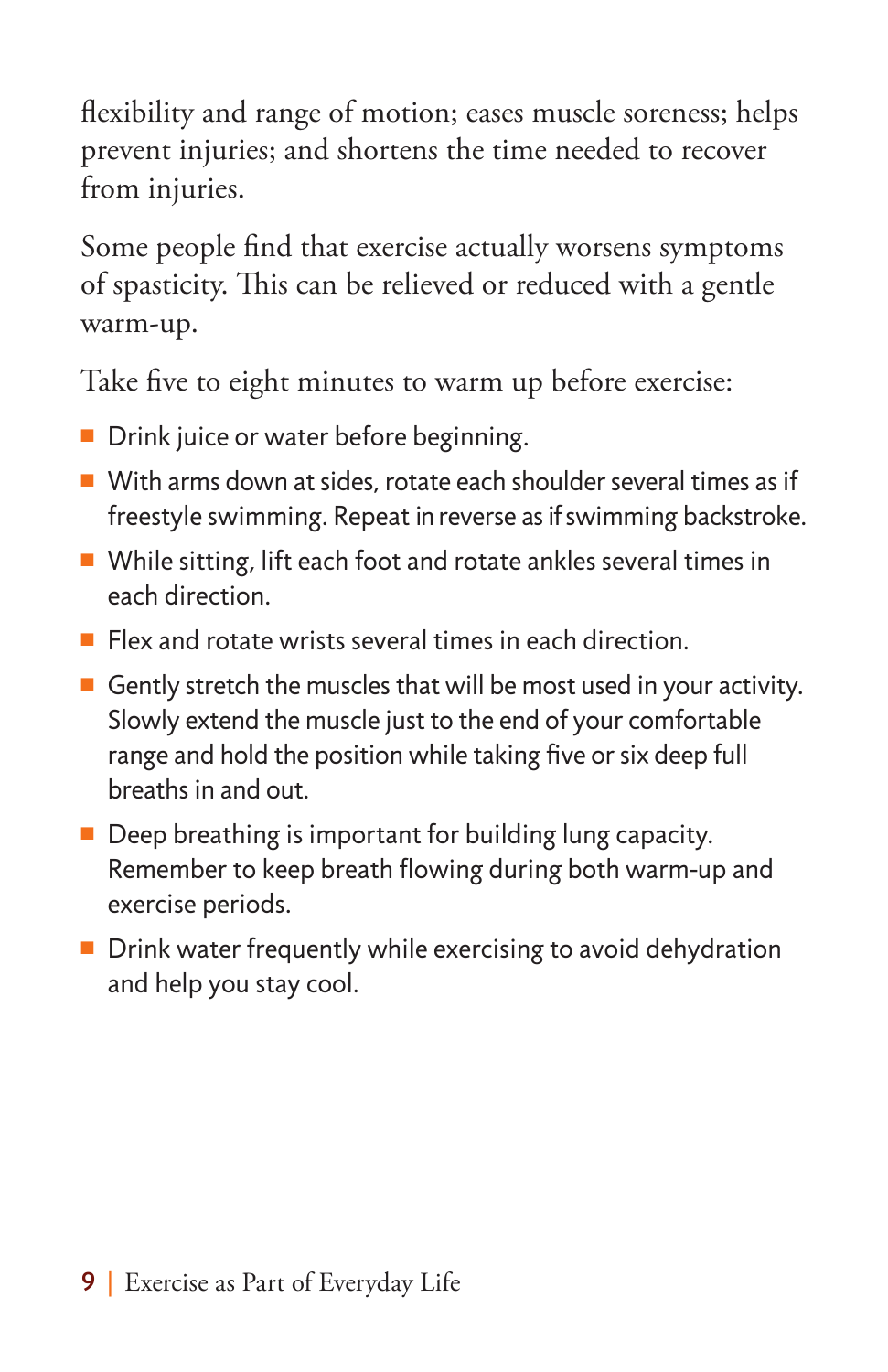

And take five to eight minutes to cool down at the end:

- $\blacksquare$  Cool down by repeating the activity at a gradually decreasing pace for two or three minutes.
- Stop and gently stretch the muscles you have used, holding each stretch for six to eight breaths.
- $\blacksquare$  Have a drink of water or juice.
- Rest following exercise. Fatigue that lingers after one hour of rest is a sign of having overextended.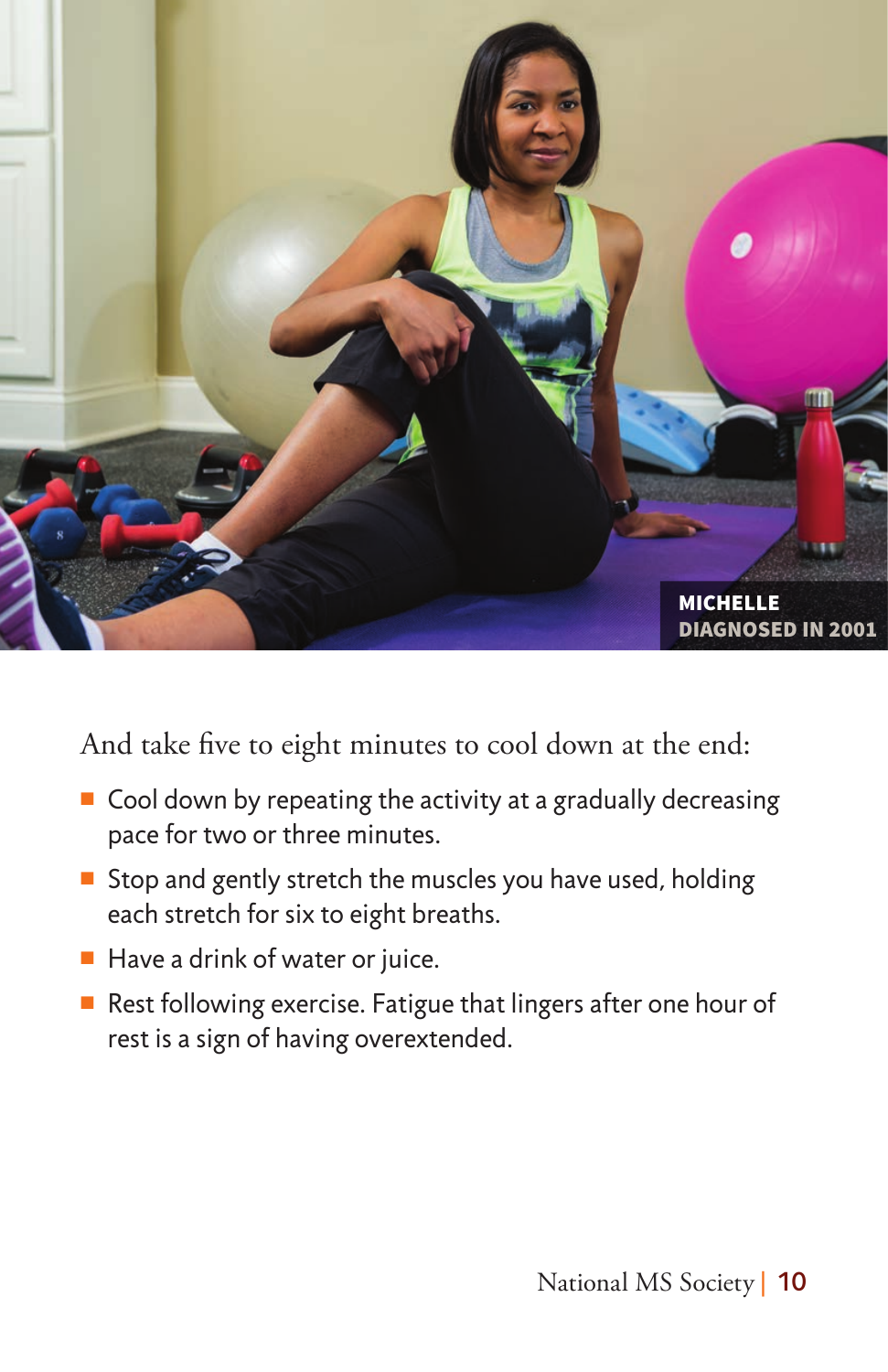## Strategies for Handling Fatigue

- $\blacksquare$  Plan ahead. Get adequate sleep the night before engaging in sports or taking a class. Take a 15-minute nap a few hours before any demanding exercise.
- $\blacksquare$  Coordinate exercise with body rhythms. Schedule physical activity for the time of the day when energy is highest. Alternate more demanding exercise with activity requiring less energy.
- $\blacksquare$  Always talk with exercise instructors about MS before starting a new class. This will avoid embarrassment if you need to stop and rest.
- Apply the "two minute" rule: When feeling too sluggish for working out, commit to moderate exercise for just two minutes. The activity may generate the energy to continue. If fatigue persists, stop and rest.
- $\blacksquare$  Avoid exhaustion. When it looks as if energy might start to fade, a 15-minute time-out may be all that's required to recharge. A short do-nothing mind-and-body break can be more rejuvenating than a one-hour nap. Lie or sit with eyes closed and breathe slowly and deeply. Do nothing, except possibly listen to soothing music or repeat a comforting word, sound, or phrase such as "home" or "I am calm."
- $\blacksquare$  Keep cool. This is wise for everyone. But people with MS have an additional issue. For many of us, heat leads to poor nerve conduction, and that means increased fatigue, as well as weakness and other MS symptoms. Vision can blur, and balance can become disturbed. For people who are heat sensitive, keeping cool is essential.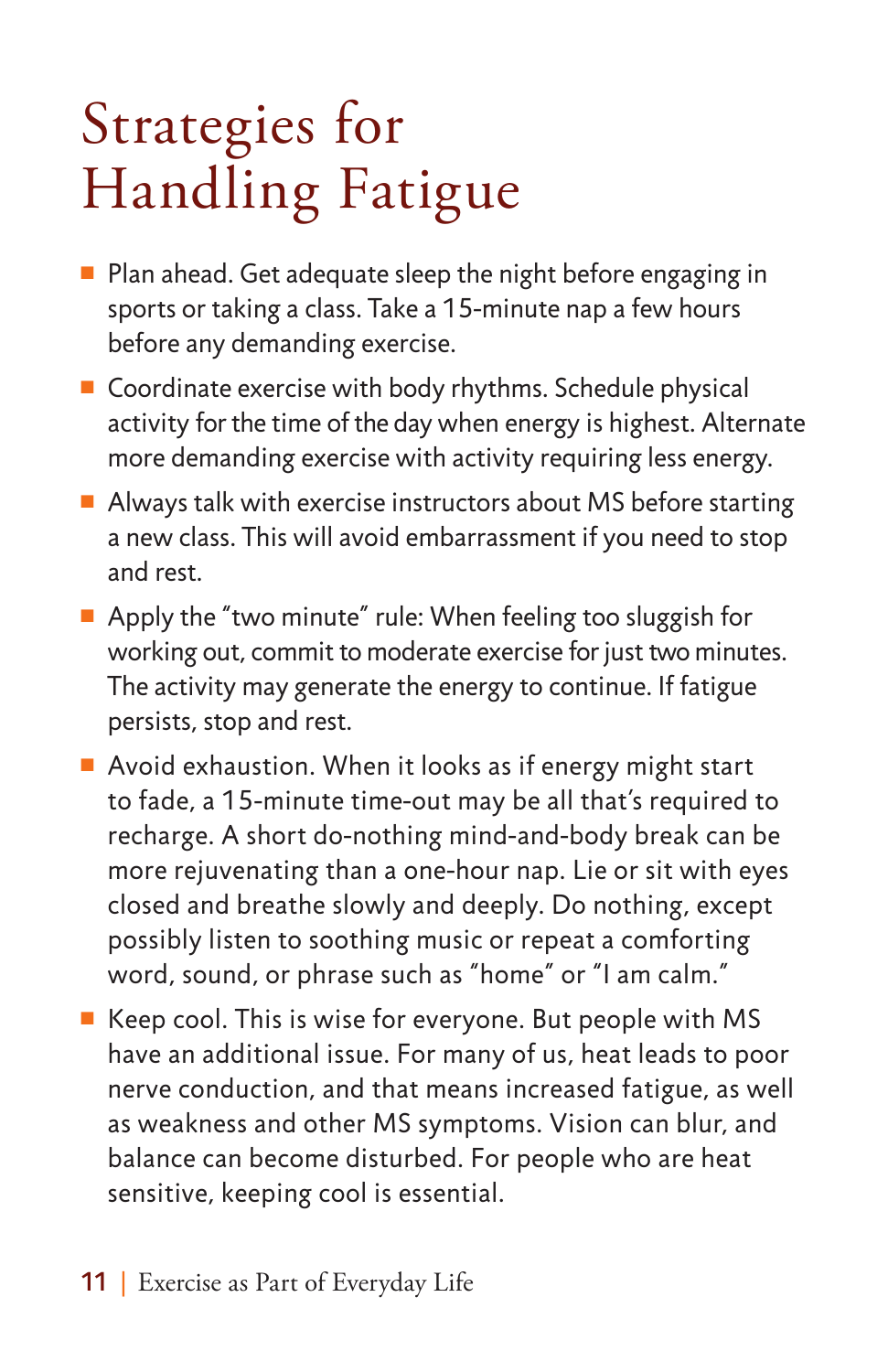## Tips for keeping cool

- $\blacksquare$  In warm weather avoid outdoor activities between 10 a.m. and 4 p.m.
- $\blacksquare$  Carry cold drinks in insulated containers that attach comfortably to a belt, waist-pack, backpack or shoulder strap.
- $\blacksquare$  Wear lightweight shoes. When the feet are cool, the rest of the body tends to be cool too.
- Wear vests, hats or kerchiefs that hold "blue ice" gel packs or materials that can be chilled for long-lasting coolness.
- Dress in layers, in order to add or remove clothing as body temperature changes.
- $\blacksquare$  Try running cold water over your wrists for three to five minutes.
- Use air conditioners, electric fans, or even a battery-powered, handheld mini-fan.
- Refresh with "spritzes" of water from a plastic spray bottle  $$ the type used for misting houseplants.
- $\blacksquare$  Limit time spent in hot, steamy locker rooms by taking your shower at home. Go to the gym wearing easy-on, easy-off clothing. After exercising, run cool water over wrists, or apply cold paper towels to neck and forehead. You may even enjoy a quick head-and-neck dunk in a sink of cool water. Then change into street clothes and leave.
- $\blacksquare$  Be very cautious about using a hot tub. Hot tubs may cause excessive overheating, with severe weakness and fatigue. Many people with MS avoid them altogether.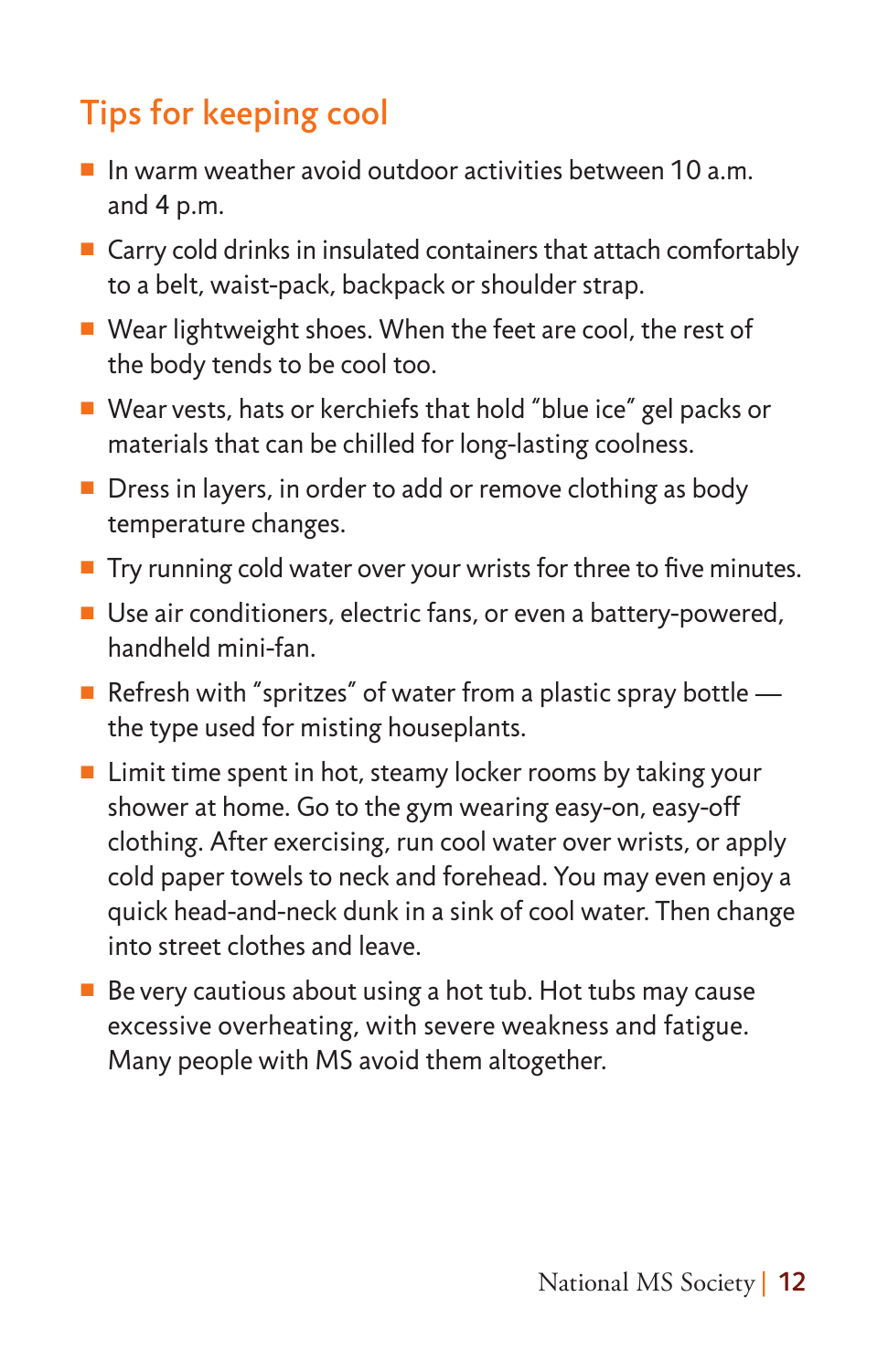# Starting Again

Even the most dedicated and enthusiastic exercisers have lapses. Attacks or exacerbations of MS, other illnesses, injuries, travel, demands of work or family, and bad weather may put exercise on the back burner.

It may take as long as six weeks for strength and stamina to return to former levels after as little as one week of inactivity. Don't be discouraged. This is normal, even for people who do not have MS. Muscle mass and blood volume decrease noticeably after one or two weeks of inactivity.

When an exacerbation has interrupted an exercise routine, resume only after a doctor's OK. And be patient. It is not unusual for an exacerbation to cause a significant decrease in fitness level and physical capacity. It may take weeks or months to determine if a loss of function is permanent or not. When beginning to exercise again, set reasonable expectations. It is rarely possible to pick up a fitness program at the point where it was when the exacerbation began. Standards that are too high — such as making a commitment to pedal an exercycle for 45 minutes a day — lead to almost certain failure. Decreasing the intensity and/or the duration of an activity is a good way to get back into a routine.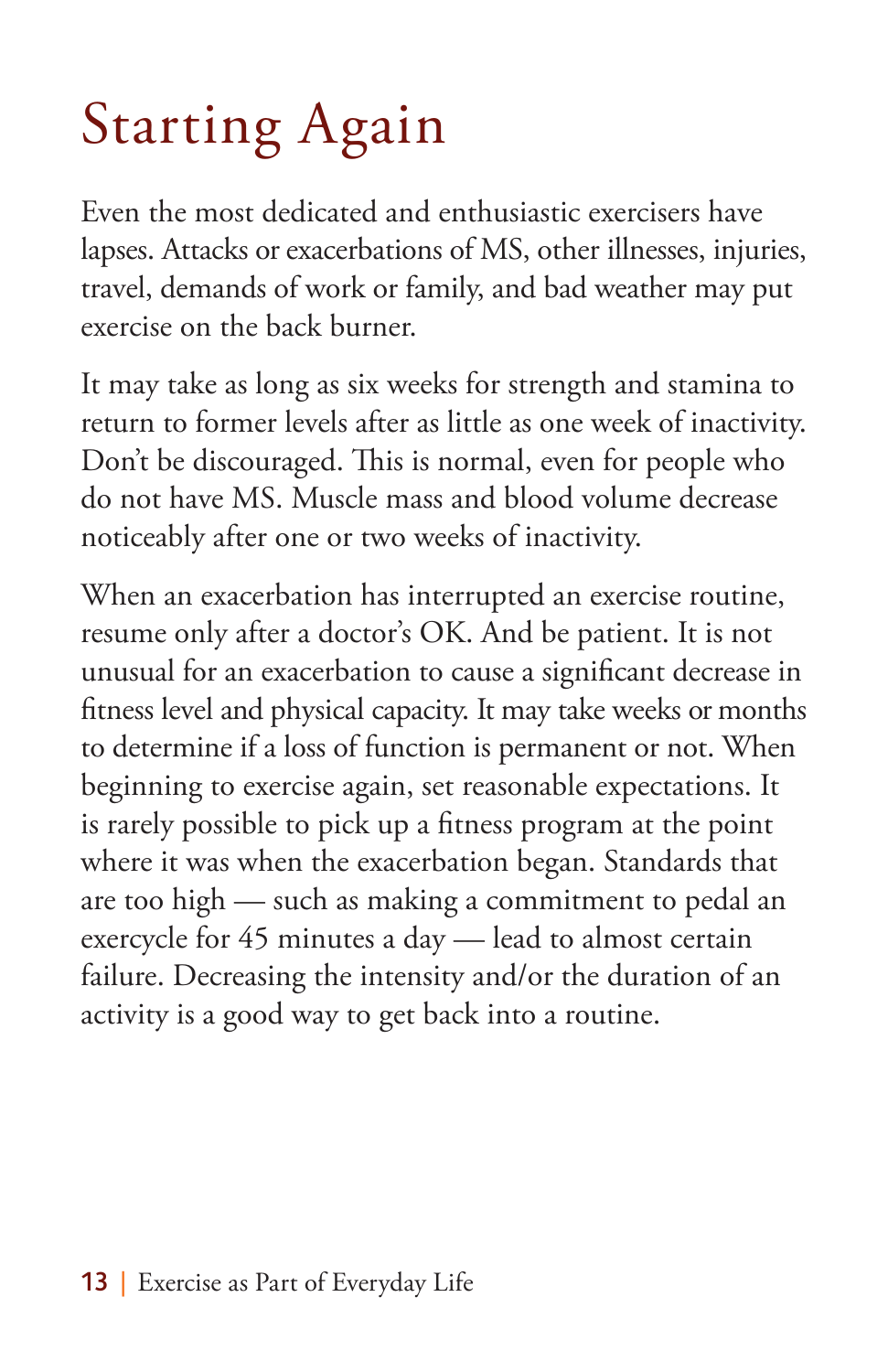## Those Fluctuating Symptoms

Like rude intruders, MS symptoms show up unannounced, without consideration for personal plans. Instructors, teammates and exercise partners should be forewarned of the possibility of last-minute cancellations. People who are unfamiliar with MS may need a short description of how symptoms can come and go.

Sometimes symptoms don't call for bowing out of an activity altogether, but do require making temporary alterations. Explaining this to class instructors ahead of time helps avoid embarrassment. Discuss any limitations that your MS is posing and ask about ways the activity might be modified. Some people might also want to request that modifications be given in private after class.

Members of an exercise group will need to tell friends or teammates that MS is imposing some restrictions. Be specific. Explain, for example, that optic neuritis is making it difficult to see a ball, or that balance problems mean you will need some help to climb out of the canoe.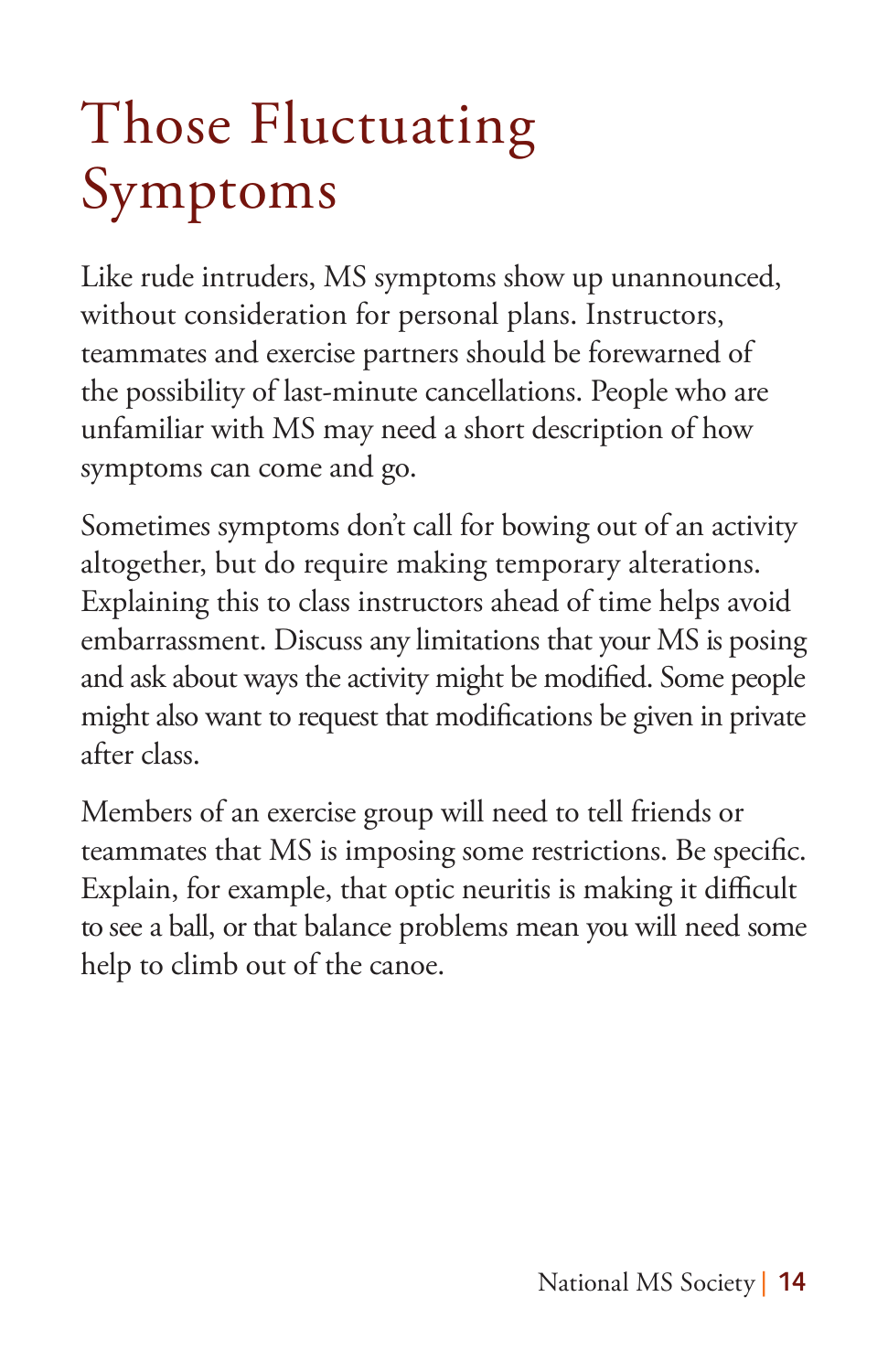# Specific Exercise Options

## The aqua cool

Exercising in cool water is ideal for people with MS. Water prevents overheating, and its natural buoyancy gives support, making movement easier and enhancing endurance. Float boards and vests can provide additional help for people who need it.

Aqua exercise lets people with MS move in ways that their disability might not otherwise allow. Even people who don't normally have use of their legs can perform water walking exercises, which have psychological as well as physical benefits.

## A weighty idea

Exercises using free weights, fitness club weight machines, and the resistance of one's own body are options for people with MS. Routines can be adapted to meet each person's level of flexibility and mobility. Modifications include using lighter weights or even going through the exercise motions with no weights at all. New research shows that stretching combined with weight training can actually create strength faster than weight training alone. Moreover, strength training with weights fights osteoporosis and aids weight loss or weight maintenance.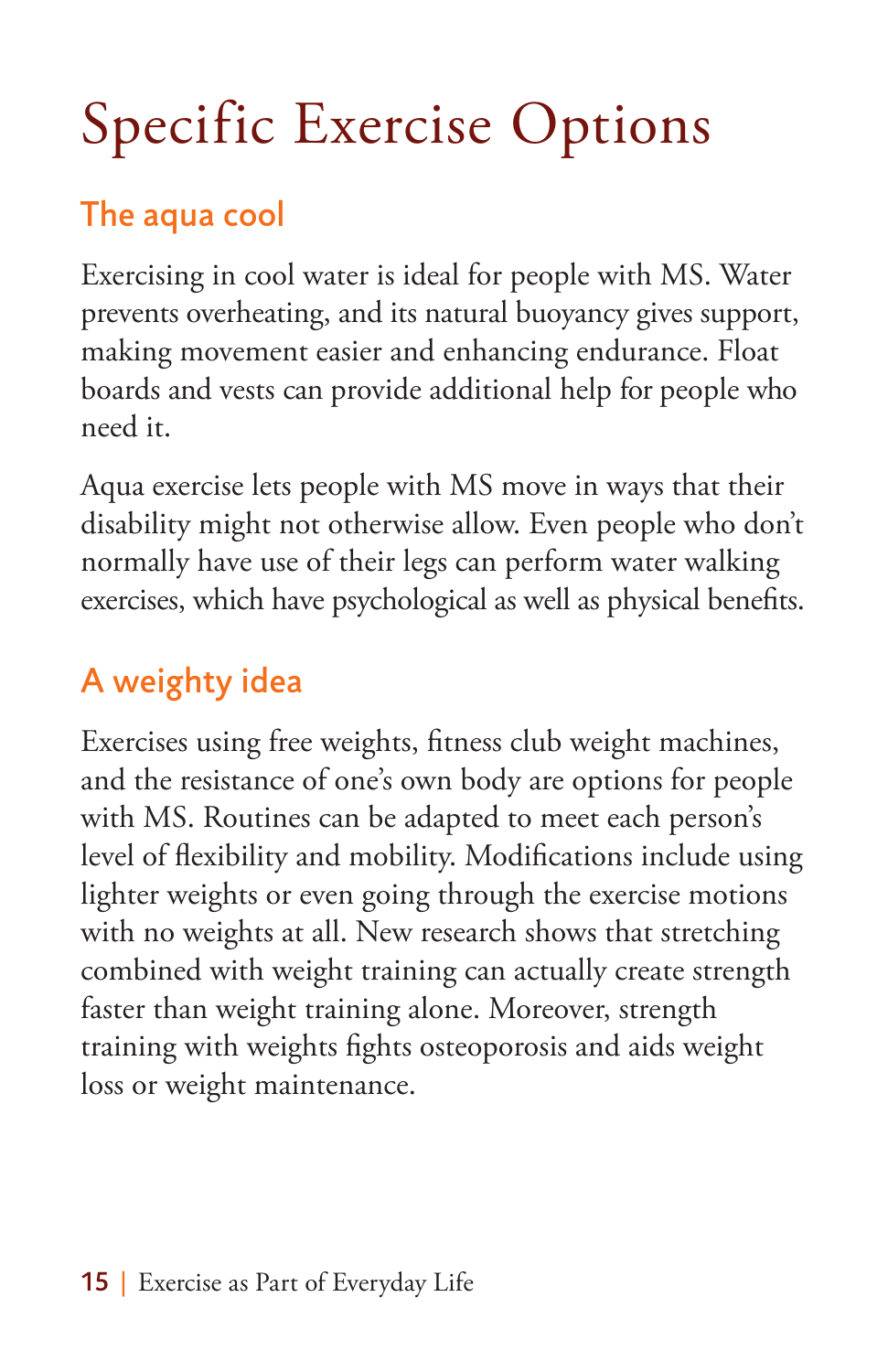**\* Caution:** No one should practice weight training two days in a row, as it creates tiny tears in the muscles that require a day to heal. However, if a full workout is too fatiguing to practice in one day, it is safe to do split workouts. On the first day, exercise using only the upper body. The following day, focus only on the lower body.

#### The stretch that relaxes

Yoga combines breathing with movements that can alternately stimulate or calm the body. Many people with muscle tightness or decreased range of motion find yoga practice brings noticeable improvement. Because yoga is relaxing and noncompetitive, it is especially recommended for people with MS. Benefits can be felt when poses are held for as little as five seconds, and many poses are designed to allow gravity to help stretch muscles.

The rhythmic, abdominal breathing done in yoga is also important for people with MS who may not be able to

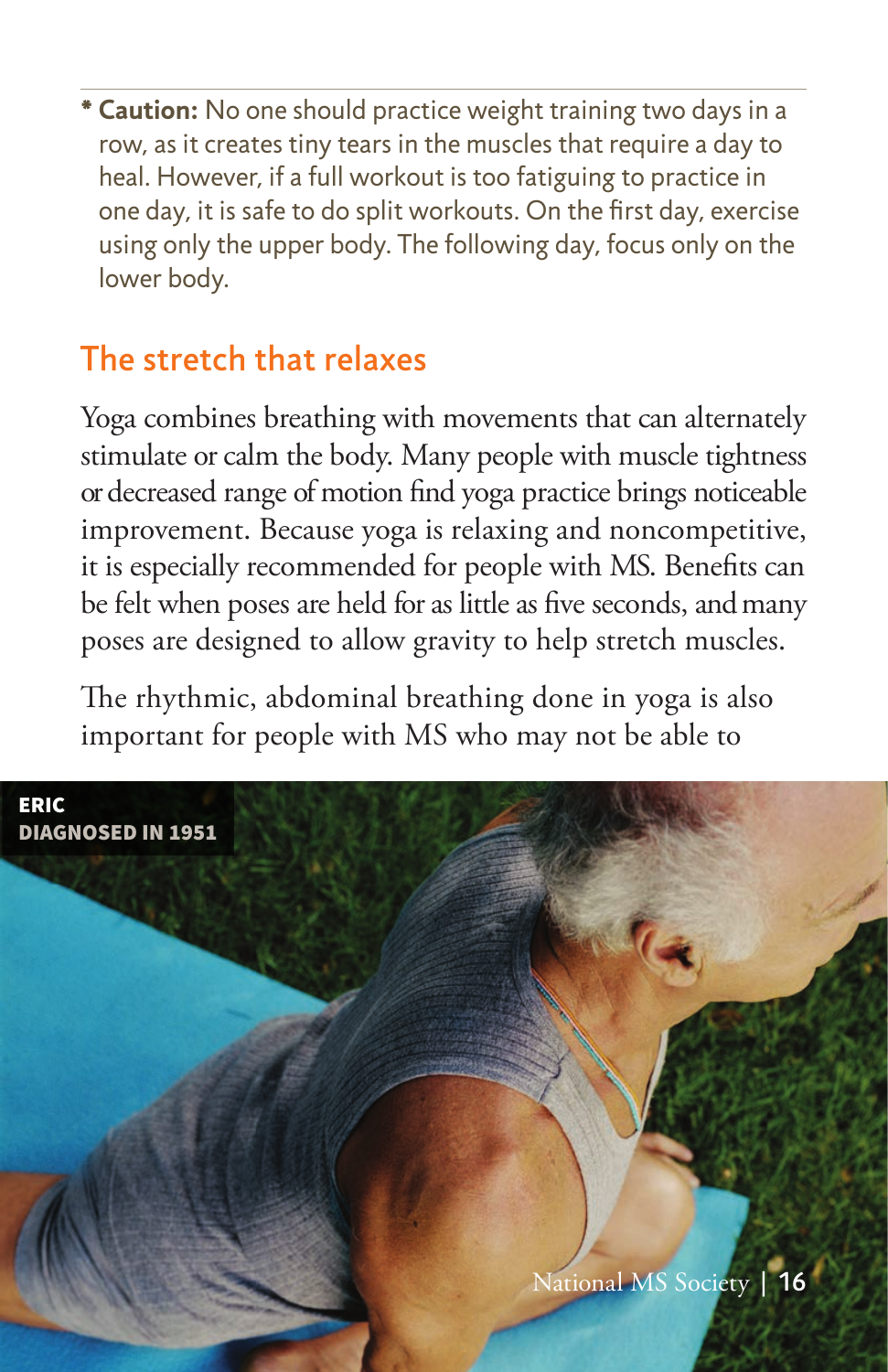achieve deep breathing through vigorous exercise. Deep breathing aids circulation and helps maintain respiratory health, diminishing the possibility of lung infections such as pneumonia.

Yoga can be adapted for people with MS and other disabilities, sometimes by using props such as a folded towel, cushion or chair. Many yoga classes end with a meditation exercise that helps the mind relax, and may support physical, mental and spiritual awareness. **Note:** Bikram yoga is a form of yoga that should be avoided, as it is practiced in a room heated to 105 degrees Fahrenheit.

An exercise system called Pilates offers many of the same physical and mental health benefits as yoga and is becoming popular among people with MS. The exercise program is designed to increase flexibility and strength through controlled movements (done as mat exercises or with equipment) to tone and strengthen the body. Emphasis is placed on concentration, precision, control, breathing and flowing movements.

#### Balance and the Swiss ball

The cerebellum is a brain center associated with balance. When MS affects that part of the brain, balance is upset. Demyelination affecting nerves to other body systems such as the eyes, ears or major muscle groups — can impair balance as well. However, consistent practice at simple exercises can help the body's stronger systems to compensate for the weaker ones.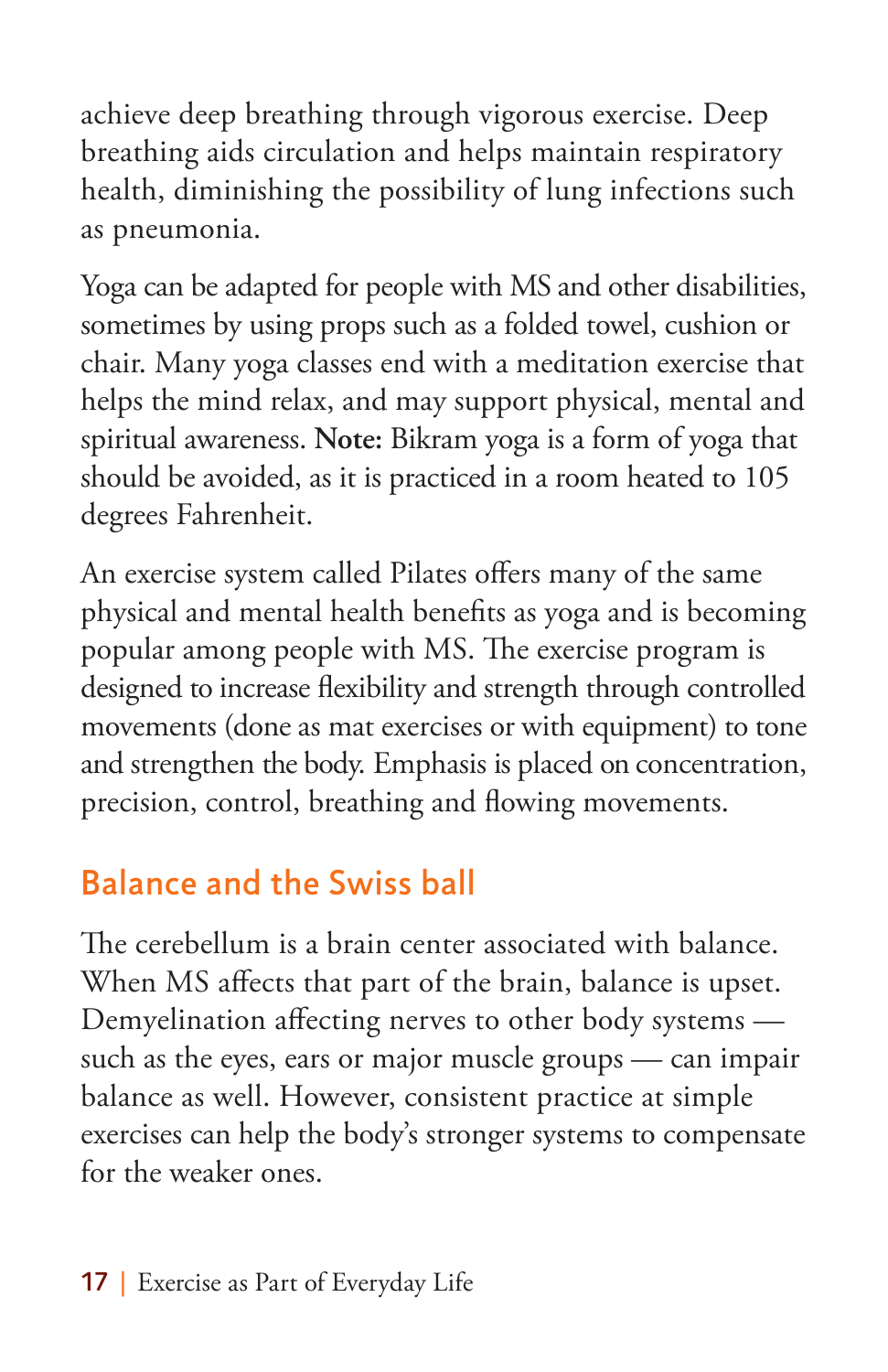Balance programs should be taught by a qualified physical therapist (PT). The PT will start with an individual assessment to determine which systems are healthy and which are weak. The PT will then design an exercise program, which may be as simple as standing still with eyes closed for one minute or standing and reaching within the range of safe movement for balance.

Balance exercises using a Swiss ball (a 22" to 25" high inflatable ball) integrate strength, balance, and coordination. Swiss ball exercises also promote cardiovascular fitness without placing too much demand on the joints.

### Gentle martial arts

T'ai chi is an ancient Chinese discipline. Although it is called a martial art, it is comprised of a series of movements that resemble ballet in slow motion. It can help improve or maintain strength, flexibility and balance, and may boost aerobic capacity as well. T'ai chi is favored by many people with MS as a gentle exercise that works all the limbs and muscles without wear and tear on joints. Like yoga, it is noncompetitive and encourages a meditative mental state.

In addition to T'ai chi, other martial arts such as karate, aikido, qigong and kung fu can be modified by professional instructors so that people with MS can enjoy their benefits.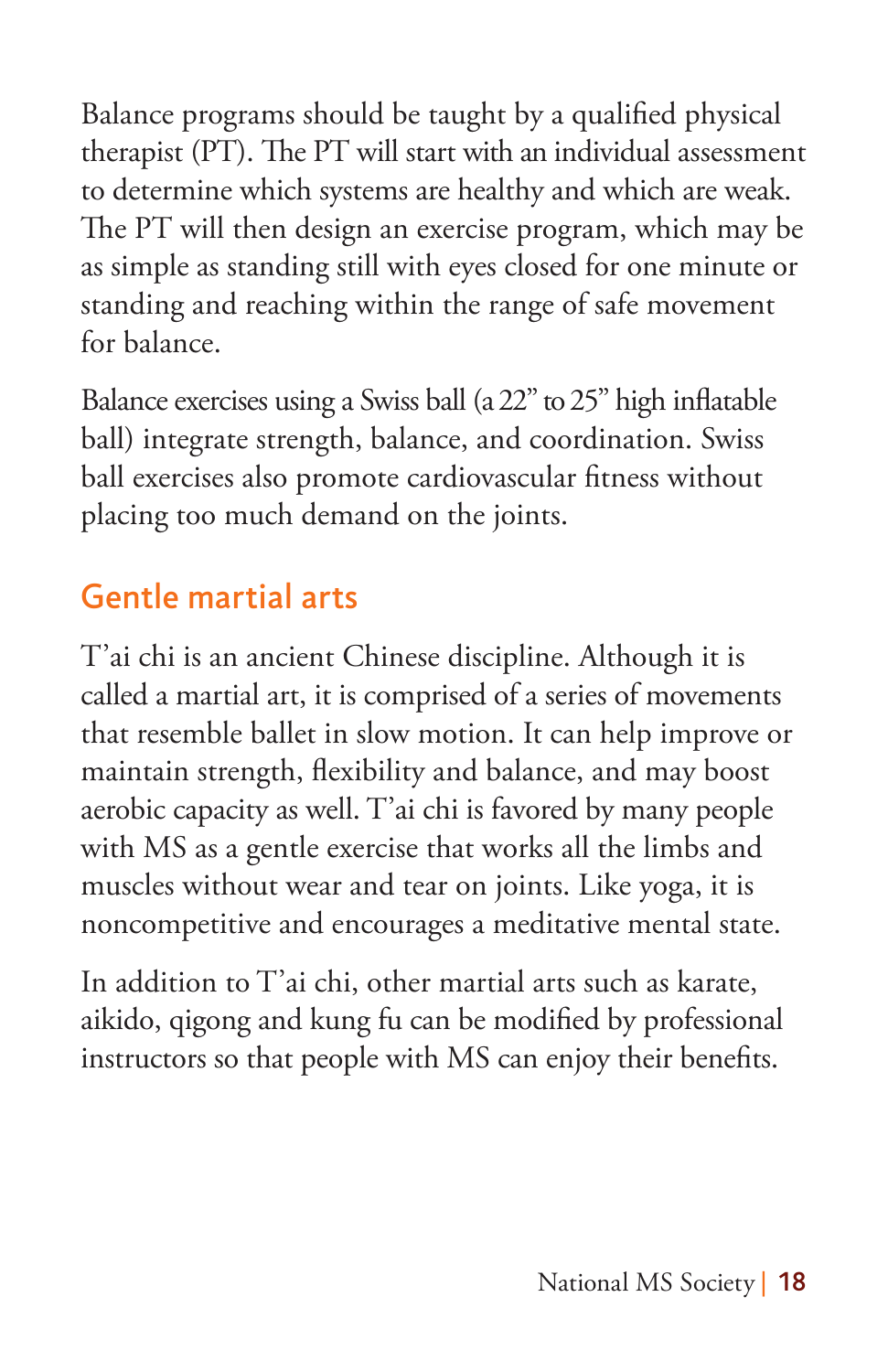### Aerobics

We tend to think of aerobic exercise as running, dancing, a workout on a bike, or a sequence of fast-paced exercises, but technically, any exercise vigorous enough to raise the pulse and respiration rate is aerobic. Fifteen minutes of aerobic exercise is considered ideal. The good news is that people who tire easily can do aerobic exercise in three separate five-minute periods, with rests in between, and still attain all the benefits.

Adjustable-speed treadmills offer the benefits of walking in a comfortable environment. Striding in an air-conditioned room while grasping handrails overcomes the challenges of outdoor heat and humidity, uneven paths and uphill climbs.

Other types of equipment used to exercise the lower body include stair steppers, stationary bicycles and cross-country ski machines. Recumbent bikes and exercycles work both arms and legs. If equipment for exercising the lower body only is uncomfortable or impossible, ask about equipment for the upper body only — and always learn how to adjust any equipment you use to fit your specific needs and abilities.

# Play Around at Fitness

When exercise happens naturally, as the byproduct of an enjoyable sport, relaxing game or hobby, the physical and psychological benefits come as easily as the fun.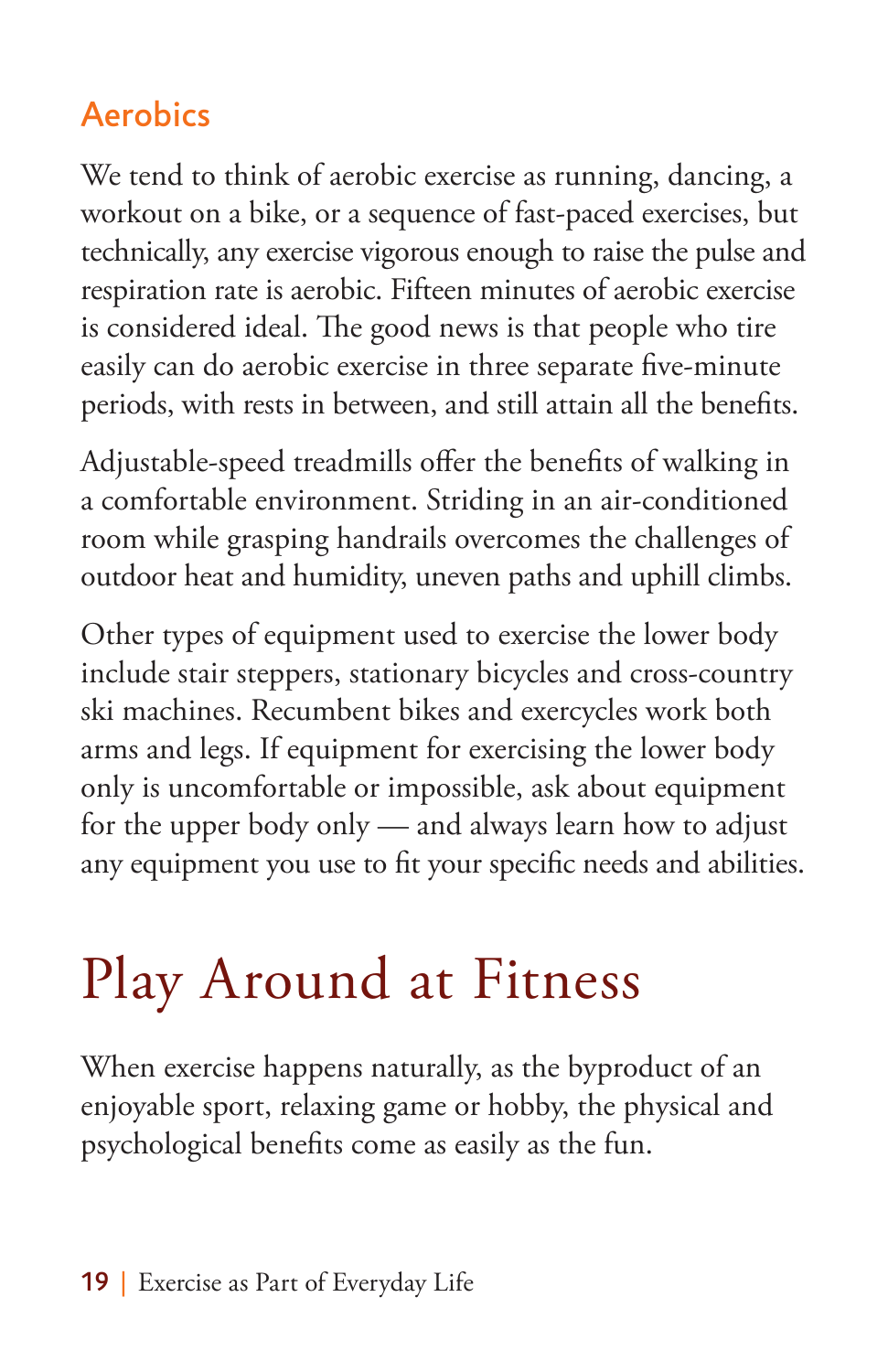## Adaptive sports

Adaptive sports with modified equipment and/or rules allow people with disabilities to participate in basketball, handball, tennis and golf. The modified rules for tennis, for example, allow the ball to bounce two times instead of once before the player takes a swing. The United States golf association has approved modified rules for golfers with disabilities, and customized golf clubs are available for people who play from wheelchairs or carts.

Boating sports such as sailing, paddling, rowing and rafting are exercise as well as recreation. Advantages include periodic rests while other crew members continue the work, readily available water for a refreshing splash, and cooling breezes as the vessel moves across the water.

Therapeutic horseback riding promotes balance, coordination and strength. It stretches spastic muscles and improves posture. Participants report having such a good time they forget that it's therapeutic.

#### Other moves, too

Even activities not normally classified as sports can render the physical and psychological benefits of exercise. Dancing, gardening, housework, even playing with pets can lead to fitness.

Some people incorporate stretching exercises into everyday life. During meetings, they practice unobtrusive routines such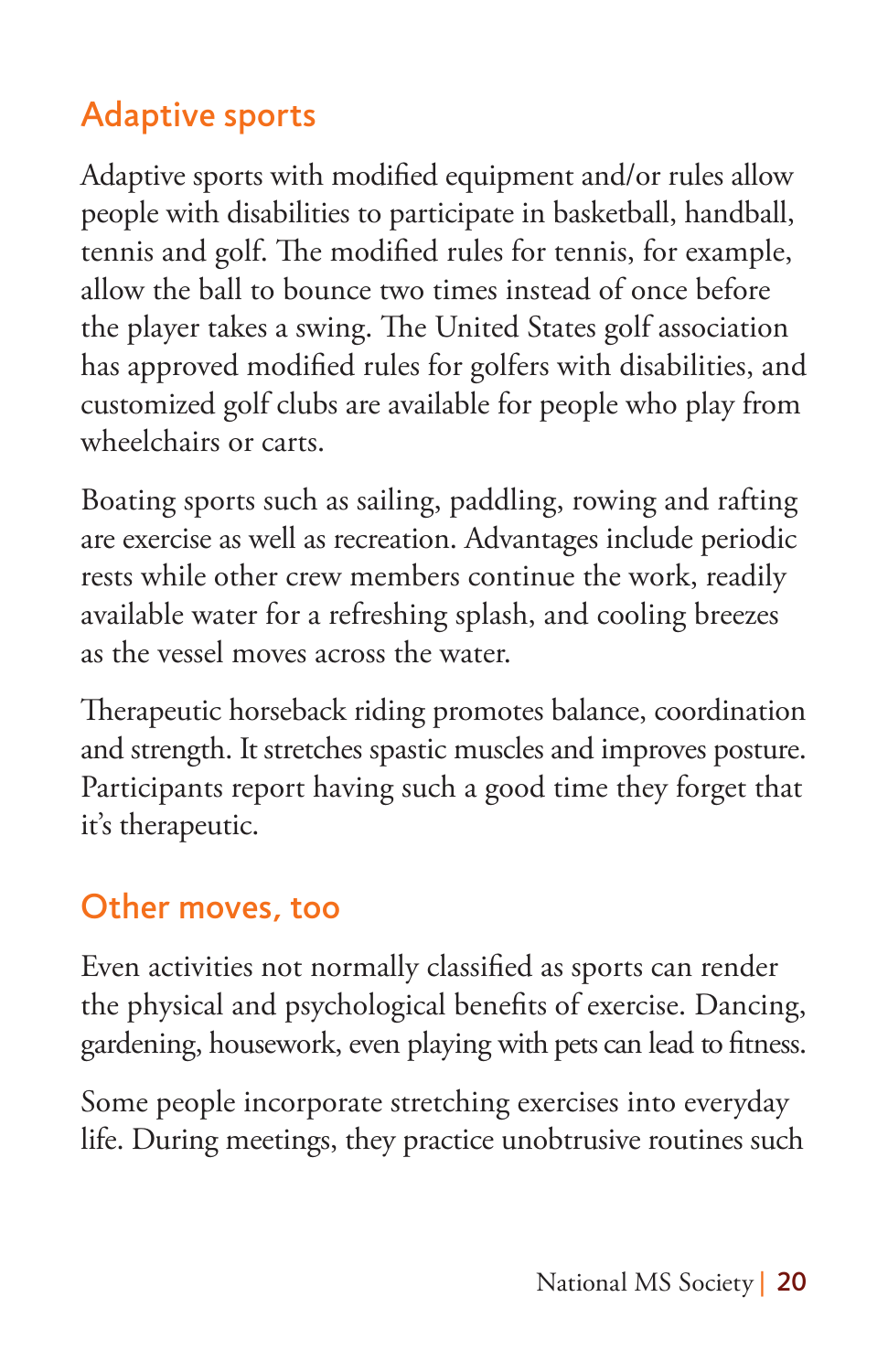as pressing feet firmly against shoe insoles with a rhythmic beat or firmly pressing hands on a table or desk and then releasing without lifting.

Stretching can and should be incorporated into many everyday routines. Desk workers — or anyone who spends most of the day sitting — should stretch up and reach for the ceiling every hour or so.

When reading a book or talking on the telephone, rotate wrists and ankles and stretch out arms and legs. Many stretching exercises can be performed while watching the evening news.

## Information about adaptive sports

The National MS Society can provide local referrals to private and group instruction in a wide variety of sports activities modified for people with MS. Additional resources include:

#### ■ Can Do Multiple Sclerosis

Nonprofit organization that provides innovative lifestyle empowerment programs for people living with MS and their support partners. 800-367-3101

**mscando.org**

#### **n** Access Anything

A resource for travelers with disabilities. The mission of Access Anything is to improve the quality of life for millions of people living with disabilities in the United States and around the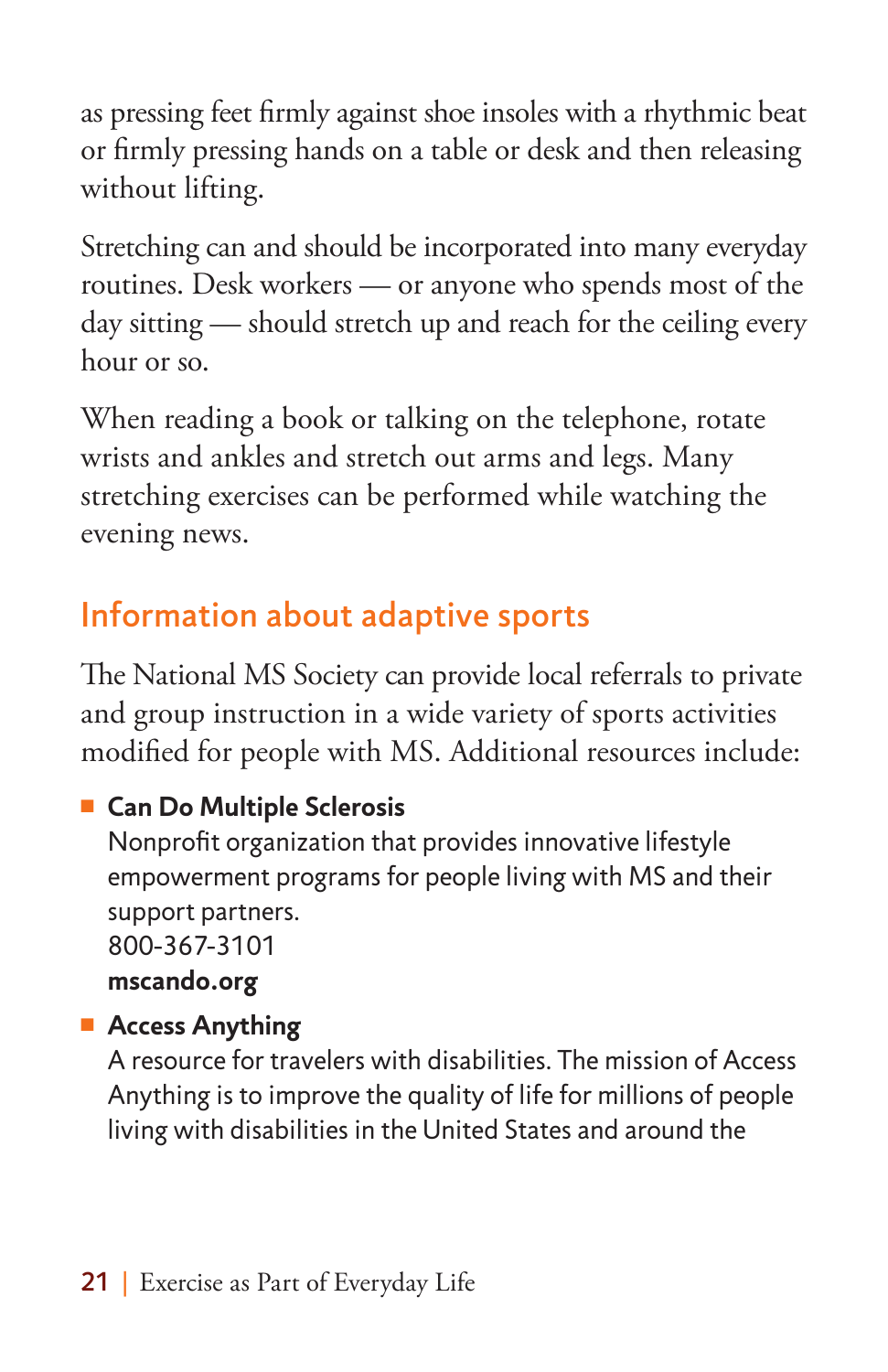world by encouraging them to enjoy life to its fullest through the sense of freedom provided by travel, adventure, and a "never give up" attitude.

**accessanything.net**

#### ■ Adaptive Sports Foundation

Provides profound and life changing experiences for individuals with physical and cognitive disabilities and chronic illnesses through outdoor physical activity, education, support and community. 518-734-5070

**adaptivesportsfoundation.org info@adaptivesportsfoundation.org**

#### <sup>n</sup> **Modification to the Rules of Golf for Golfers with Disabilities**

A publication of the United States Golf Association **usga.org/rules-hub/rules-for-golfers-with-disabilities.html** 

## ■ The National Sports Center for the Disabled (NSCD)

Nonprofit corporation that offers winter and summer recreation. Winter sports include snow skiing, snowshoeing and cross-country skiing. Summer recreation activities include fishing, hiking, rock climbing, whitewater rafting, camping, mountain biking, sailing, therapeutic horseback riding and a baseball camp.

970-726-1518 or 303-316-1518

**nscd.org info@nscd.org** or **reservations@nscd.org**

#### ■ Breckenridge Outdoor Education Center

Helps people living with disabilities develop their potential through outdoor adventure experiences. 800-383-2632

**boec.org**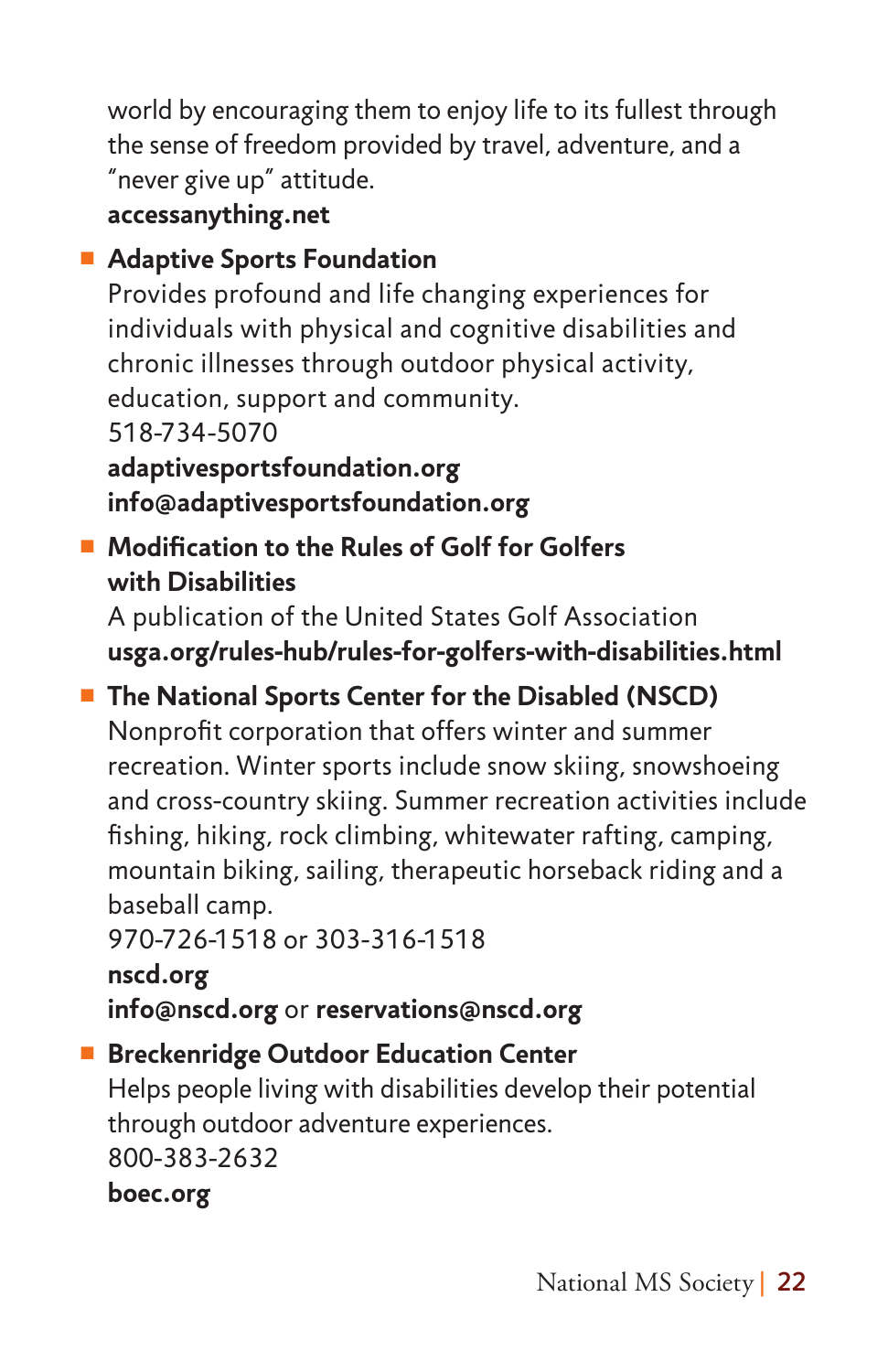## The Bottom Line: Enjoy the Process

Just as the effects of MS vary from person to person, the benefits of exercise show up in different ways and at different rates for each individual. Take it slowly. Exercise is not a battle with the body to overcome spasticity, weakness or any other MS symptom. Instead, it's an opportunity to do everything possible for good health. And to have fun!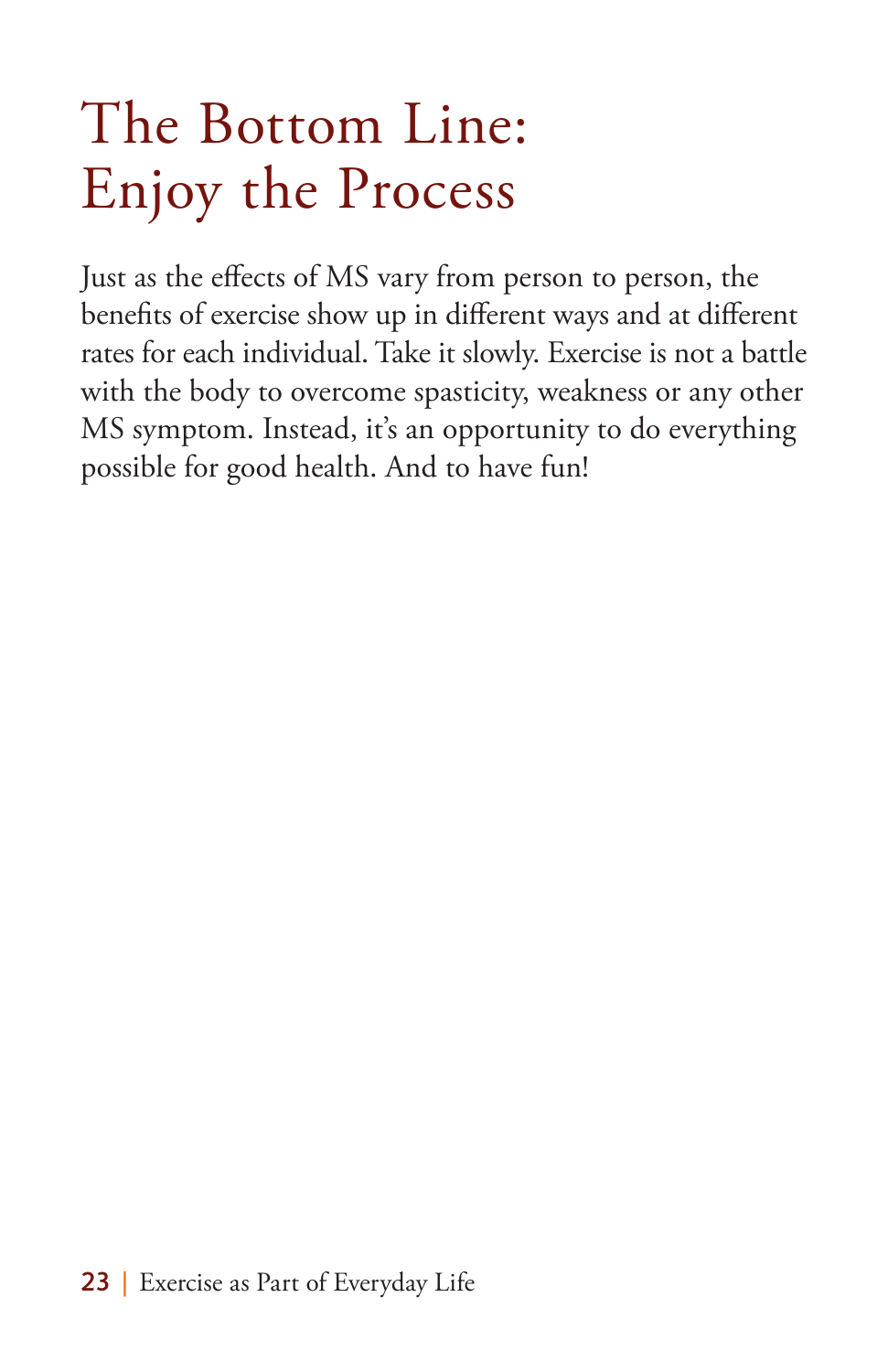The National Multiple Sclerosis Society ("Society") is proud to be a source of information on multiple sclerosis related topics. The information provided is based on professional advice, published experience, and expert opinion, but does not constitute medical or legal advice. For specific medical advice, consult a qualified physician. For specific legal advice, consult a qualified attorney.

The Society does not endorse products, services or manufacturers. Such names appear here solely because they are considered helpful information. The Society assumes no liability for the recipient's use of any product or service mentioned. The Society does not independently verify whether the information provided by each service provider is accurate. The Society undertakes no responsibility to verify whether the service provider is appropriately licensed and certified and has applicable insurance coverage.

Early and ongoing treatment with an FDA-approved therapy can make a difference for people with multiple sclerosis. Learn about your options by talking to your healthcare professional and contacting the National MS Society at **nationalMSsociety.org** or 1-800-344-4867.

The Society publishes many other resources about various aspects of MS. Visit **nationalMSsociety.org/brochures** or call 1-800-344-4867.

#### Other popular resources include:

- Food for Thought: MS and Nutrition
- **nManaging MS Through Rehabilitation**
- Multiple Sclerosis and Your Emotions
- Taming Stress in Multiple Sclerosis